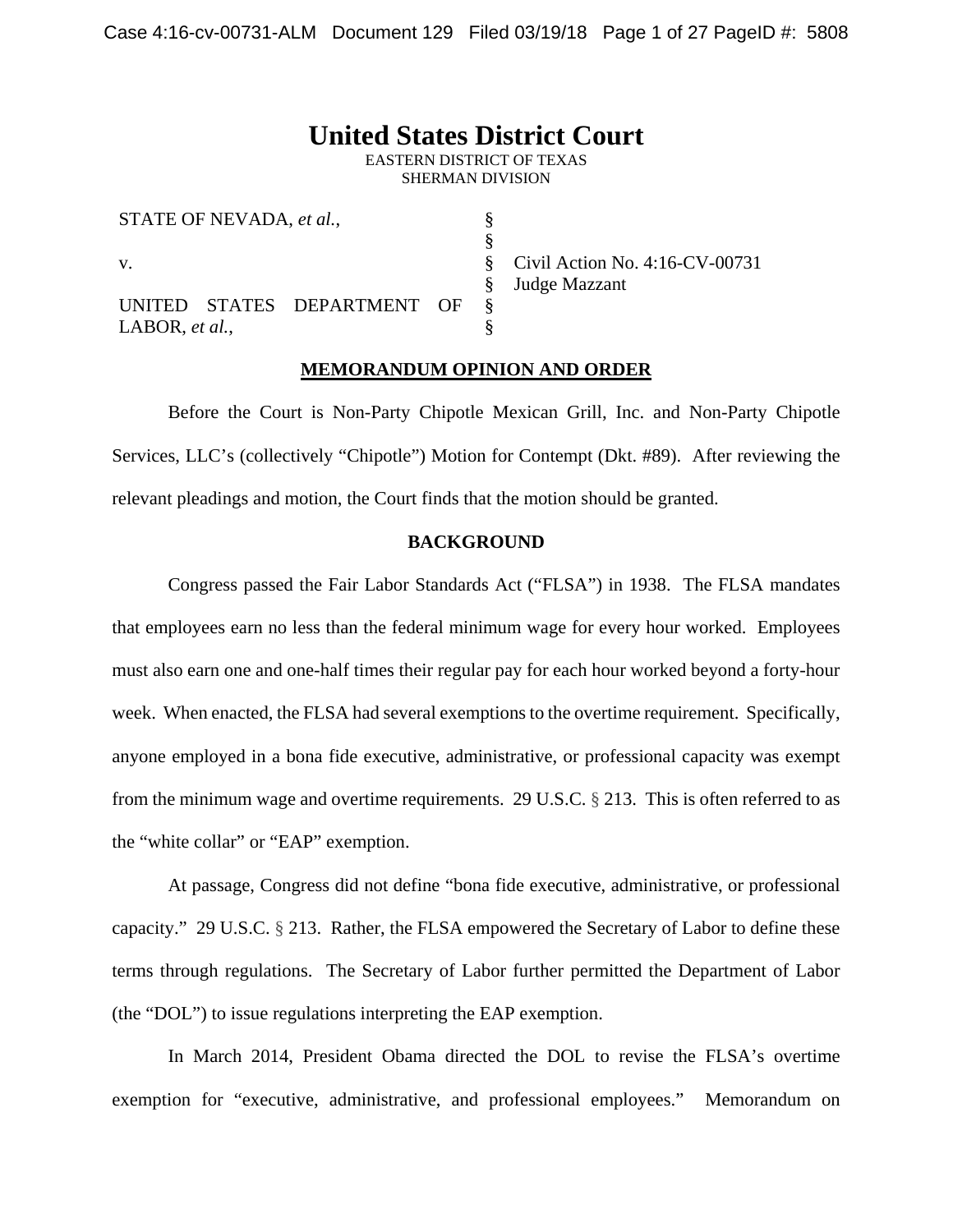Updating and Modernizing Overtime Regulations, 2014 DAILY COMP. PRES. DOC. 201400165 (Mar. 13, 2014). The DOL announced its plan to revise Code of Federal Regulations Title 29 Part 541 to increase exempt employees' salaries from \$455 per week (\$23,660 annually) to \$921 per week (\$47,892 annually) (the "Final Rule"). Soon after, a collection of states ("State Plaintiffs") filed suit against the DOL, the DOL's Wage and Hour Division, and their agents, challenging the validity of the Final Rule. On October 12, 2016, the State Plaintiffs moved for emergency preliminary injunctive relief. The Court issued a preliminary injunction against the Final Rule on November 22, 2016, holding the DOL likely lacked statutory authority to enact the Final Rule and the Final Rule would cause irreparable harm if implemented on December 1, 2016 (the "Court's Order" or the "Injunction"). The Court's Order read as follows:

[T]he Court has authority to enjoin the Final Rule on a nationwide basis and decides that it is appropriate in this case, and therefore **GRANTS** the State Plaintiffs' Emergency Motion for Preliminary Injunction (Dkt. #10).

Therefore, the Department's Final Rule described at 81 Fed. Reg. 32,391 is hereby enjoined. Specifically, Defendants are enjoined from implementing and enforcing the following regulations as amended by 81 Fed. Reg. 32,391; 29 C.F.R. §§ 541.100, 541.200, 541.204, 541.300, 541.400, 541.600, 541.602, 541.604, 541.605, and 541.607 pending further order of this Court.

(Dkt. #60 at pp. 19–20) (emphasis in original).<sup>1</sup> Six months later, Carmen Alvarez ("Alvarez") sued Chipotle under the FLSA and New Jersey State Wage and Hour Law, alleging Chipotle ignored the Final Rule by not paying her proper overtime wages. Alvarez claimed to bring suit on behalf of herself and others "similarly situated" so as to certify an FLSA collective action and class

 $\overline{a}$ 

<sup>&</sup>lt;sup>1</sup> On December 1, 2016, the DOL and others filed a notice of appeal with the Fifth Circuit regarding the Court's Order. The Court granted Plaintiffs' Motion for Expedited Summary Judgment (Dkt. #35) on August 31, 2017, invalidating the Final Rule. On September 6, 2017, the Fifth Circuit Court of Appeals denied as moot a joint motion to continue oral argument and a joint motion to stay further proceedings. The Fifth Circuit granted the DOL's and others' motion to dismiss the appeal of the Injunction per Federal Rule of Appellate Procedure 42 on September 6, 2017. The DOL and others filed an appeal of the Court's Summary Judgment Order with the Fifth Circuit on November 2, 2017, and the Fifth Circuit granted the DOL's and others' unopposed motion to stay the case pending the outcome of the new rulemaking on November 6, 2017.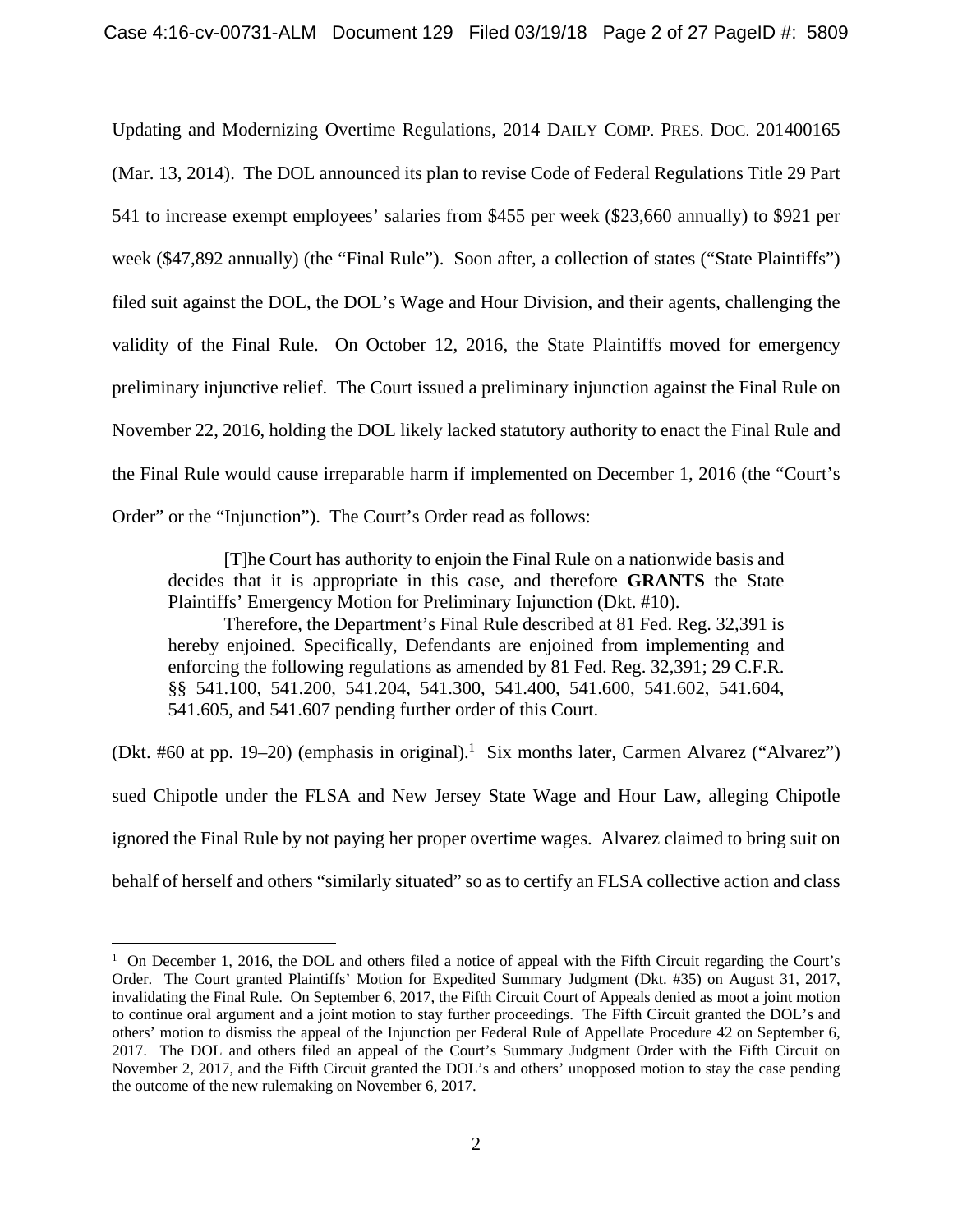action under Federal Rules of Civil Procedure 23(a) and (b)(3). Alvarez's counsel—Joseph Sellers ("Sellers") and Miriam Nemeth ("Nemeth") of Cohen Milstein Sellers & Toll PLLC, Justin Swartz ("Swartz") and Melissa Stewart ("Stewart") of Outten & Golden LLP, and local counsel Glen Savits ("Savits") (the "Lawyers")—acknowledged the Injunction in Alvarez's complaint but stated it did not apply to them or to their client:

32. Although it preliminarily enjoined the Department of Labor from implementing and enforcing the Overtime Rule, the Eastern District of Texas did not stay the effective date of the Rule or otherwise prevent the Rule from going into effect. Therefore, as a rule duly promulgated pursuant to the requirements of the APA, the Rule went into effect on December 1, 2016.

33. Because the Eastern District of Texas's preliminary injunction was limited to implementation and enforcement of the Overtime Rule by the Department of Labor and its officials, it did not affect the ability of persons not party to the *Nevada* case, including Plaintiff and similarly situated employees, to bring private lawsuits pursuant to the FLSA's private cause of action, 29 U.S.C. § 216(b), to enforce their right to overtime pay under the Rule, nor did it prevent non-parties from bringing lawsuits under state law.

(Dkt. #89, Exhibit 1 at pp. 13–14). This is the second lawsuit in which one of Alvarez's counsel—

Swartz—has argued that this Court's Injunction of the Final Rule does not apply to him or to his

client. In the United States District Court for the District of Massachusetts, Swartz also ignored

this Court's Order<sup>2</sup>:

 $\overline{a}$ 

107. On November 22, 2016, the United States District Court for the Eastern District of Texas issued an injunction in *Nevada v. United States Dep't of Labor*, No. 16 Civ. 731, 2016 WL 6879615, at \*9 (E.D. Tex. Nov. 22, 2016) that enjoined only the U.S. Department of Labor from "implementing and enforcing" the amended versions of, *inter alia*, 29 C.F.R. §§ 541.100 and 541.200.<sup>3</sup>

<sup>&</sup>lt;sup>2</sup> The United States District Court for the District of Massachusetts entered an order to stay proceedings for mediation of the lawsuit on June 6, 2017. That Court issued subsequent orders continuing the stay of proceedings for the parties to finalize their proposed mediated resolution on September 1, 2017, November 2, 2017, December 18, 2017, January 4, 2018, January 22, 2018, January 25, 2018, and February 1, 2018. On February 5, 2018, the plaintiffs in that case filed Plaintiffs' Unopposed Motion for Approval of Settlement, Service Awards, and Attorneys' Fees and Costs. 3

<sup>&</sup>lt;sup>3</sup> On May 22, 2017, Sellers and Nemeth filed Motions for Leave to Appear Pro Hac Vice in the Massachusetts matter (Dkt. #89, Exhibit 1 at p. 219). On May 23, 2017, the Massachusetts Court granted their motions (Dkt. #89, Exhibit 1 at p. 219).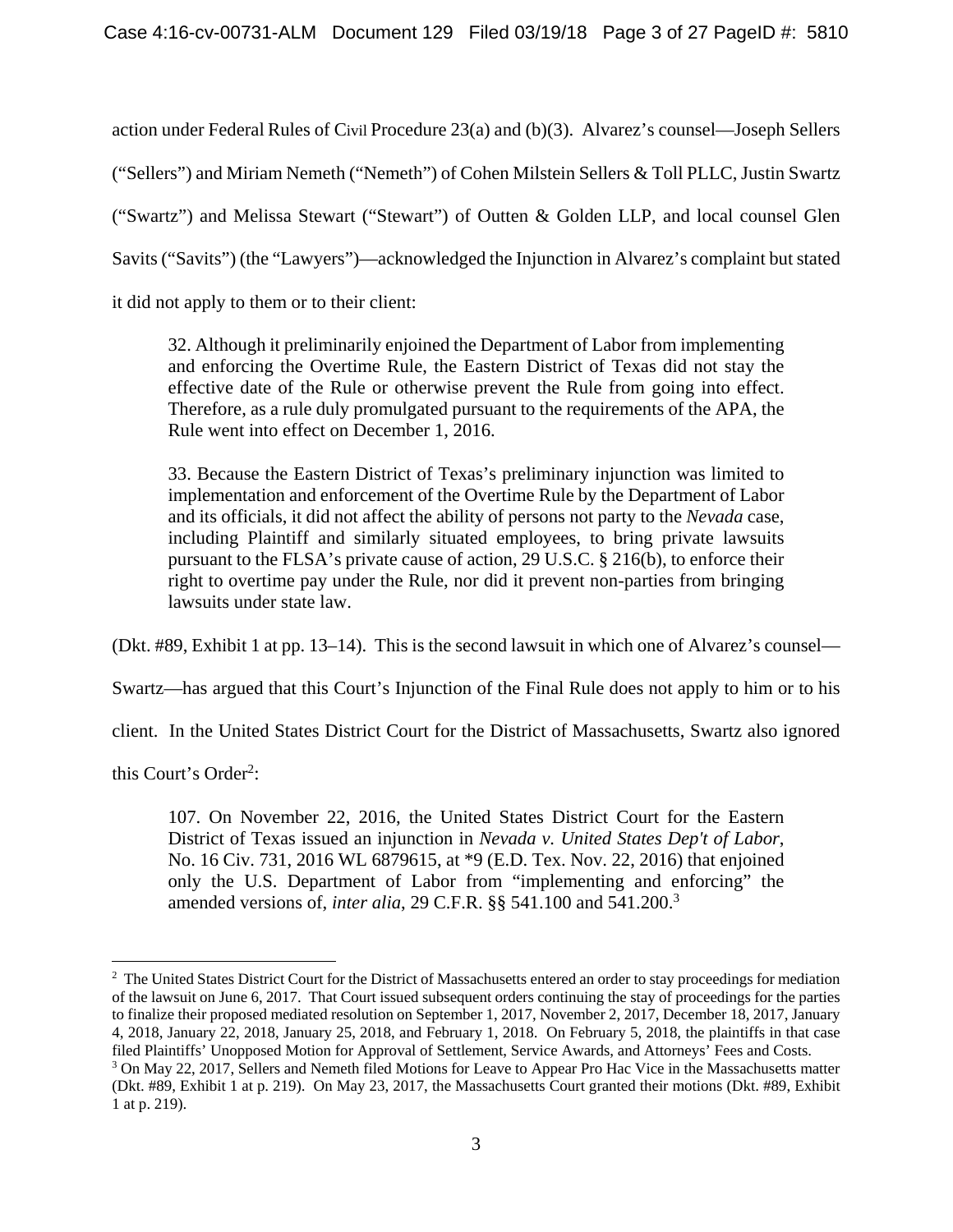(Dkt. #89, Exhibit 1 at p. 205). On August 1, 2017, Chipotle filed its Motion for Contempt against Alvarez and the Lawyers (collectively "Respondents") (Dkt. #89). On August 2, 2017, Chipotle filed a Motion for Judicial Notice regarding its Motion for Contempt (Dkt. #96). On September 25, 2017, Chipotle filed its Addendum to Motion for Judicial Notice (Dkt. #112). On September 18, 2017, Respondents filed their Response (Dkt. #107). On September 25, 2017, Chipotle filed its Reply (Dkt. #113). On October 9, 2017, Respondents filed their Sur-reply (Dkt. #118). On November 6, 2017, the Court held a hearing on Chipotle's Motion for Contempt and Motion for Judicial Notice. Respondents filed supplemental briefing on November 8, 2017 (Dkt. #122) and Chipotle responded to that supplemental briefing on November 10, 2017 (Dkt. #123). On November 17, 2017, Respondents filed a Motion to Supplement the Record with several affidavits (Dkt. #125). On November 22, 2017, Chipotle responded in opposition to the Motion to Supplement the Record (Dkt. #126).

#### **LEGAL STANDARD**

To succeed on a motion for contempt, the movant must show by clear and convincing evidence that: (1) a court order was in effect; (2) the order required or prohibited certain conduct by the respondent; and (3) the respondent did not comply with the court's order. *United States v. City of Jackson*, 359 F.3d 727, 731 (5th Cir. 2004); *Piggly Wiggly Clarksville, Inc. v. Mrs. Baird's Bakeries*, 177 F.3d 380, 382 (5th Cir. 1999). "Good faith is not a defense to civil contempt; the question is whether the alleged contemnor complied with the court's order." *Chao v. Transocean Offshore, Inc.*, 276 F.3d 725, 728 (5th Cir. 2002).

#### **ANALYSIS**

Chipotle moves for contempt, contending that Respondents sued to enforce the Final Rule in violation of the Court's Order. Respondents counter that (I) the Court has no jurisdiction over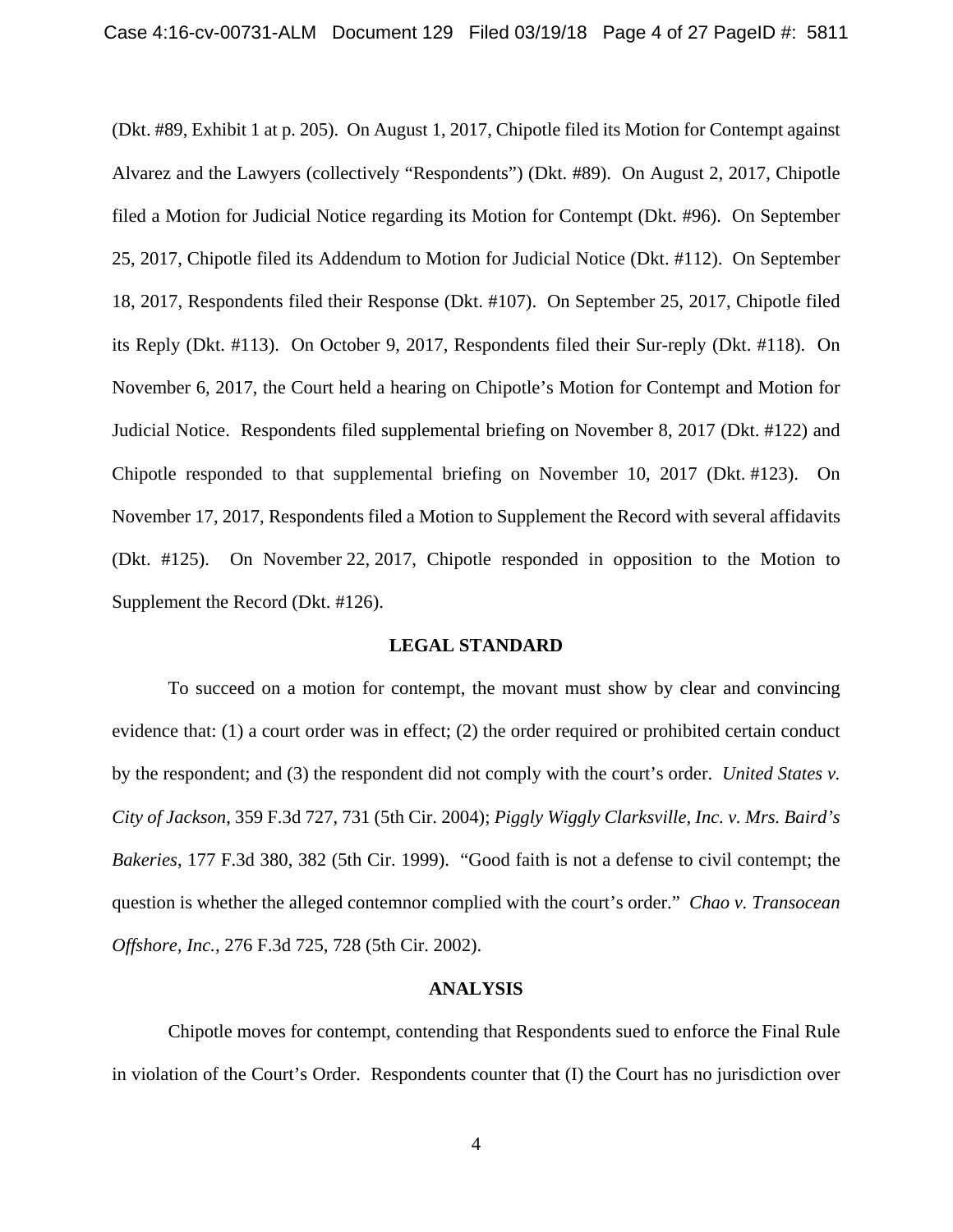them, (II) Respondents did not violate the Court's Order as the Order did not apply to them, and (III) if the Court does hold Respondents in contempt, it should spare the junior Lawyers—Savits, Nemeth, and Stewart—from sanctions. The Court will address each argument in turn.

### **I. The Court Has Jurisdiction over Respondents**

Respondents were not parties to the original action giving rise to the Court's Order. Respondents claim that the Court has no jurisdiction over them since (A) they lacked notice of the Court's Order, (B) the first-filed doctrine precludes the Court's jurisdiction, and (C) they did not receive sufficient service and were prejudiced by insufficient process. Conversely, Chipotle claims that the Court has personal jurisdiction over any party with sufficient notice of the Court's Order who subsequently defies the Court's Order. The Court will address each of these arguments separately.

### **A. Respondents Had Notice of the Order**

"Nonparties who reside outside the territorial jurisdiction of a district court may be subject to that court's jurisdiction if, with actual notice of the court's order, they actively aid and abet a party in violating that order." *Waffenschmidt v. McKay*, 763 F.2d 711, 714 (5th Cir. 1985).

Respondents had notice of the Court's Order. In actions before the District Court for the District of New Jersey and the District Court for the District of Massachusetts, some or all of Respondents recognized the Injunction. When filing suit in the United States District Court for the District of Massachusetts, one of the Respondents—Swartz—acknowledged the Court's Order:

107. On November 22, 2016, the United States District Court for the Eastern District of Texas issued an injunction in *Nevada v. United States Dep't of Labor*, No. 16 Civ. 731, 2016 WL 6879615, at \*9 (E.D. Tex. Nov. 22, 2016) that enjoined only the U.S. Department of Labor from "implementing and enforcing" the amended versions of, *inter alia*, 29 C.F.R. §§ 541.100 and 541.200.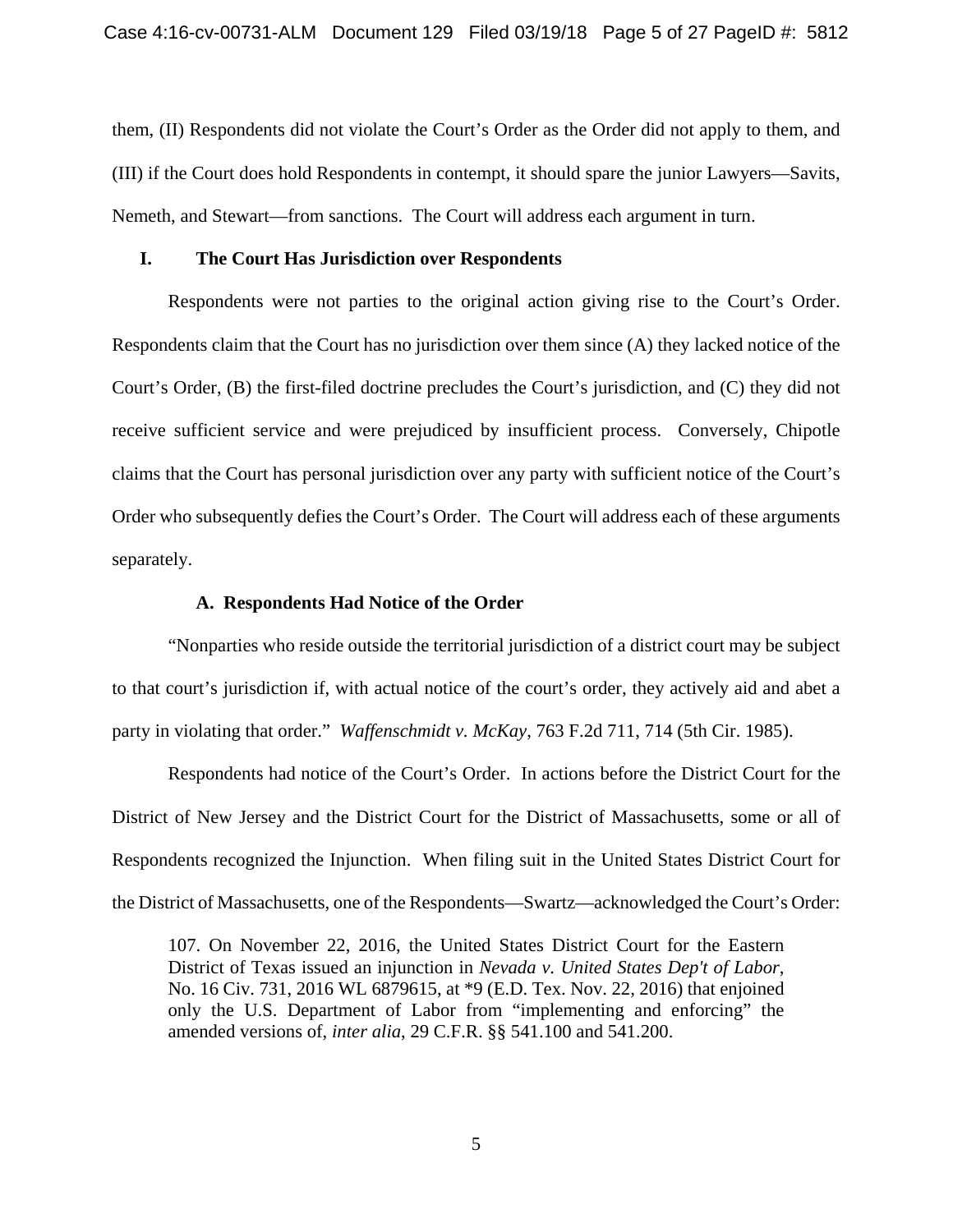(Dkt. #89, Exhibit 1 at p. 205). Further, Respondents acknowledged the Court's Order when filing the following in the United States District Court for the District of New Jersey:

32. Although it preliminarily enjoined the Department of Labor from implementing and enforcing the Overtime Rule, the Eastern District of Texas did not stay the effective date of the Rule or otherwise prevent the Rule from going into effect. Therefore, as a rule duly promulgated pursuant to the requirements of the APA, the Rule went into effect on December 1, 2016.

(Dkt. #89, Exhibit 1 at p. 13). These pleadings prove that Respondents had notice of the Court's Order.

### **B. The First-Filed Doctrine Does Not Apply**

 Respondents claim that the first-filed doctrine locks this litigation in the District of New Jersey. Chipotle counters that the first-filed doctrine does not apply since the contempt proceeding before the Court is distinct from the lawsuit in New Jersey.

A court must defer to the first-filed action when there is a substantial overlap between that action and the subsequently filed action before it. *Save Power Ltd. v. Syntek Fin. Corp.*, 121 F.3d 947, 951 (5th Cir. 1997). Respondents sued to recover overtime wages based on the criteria in the Final Rule in New Jersey. Here, Chipotle asks the Court to punish Respondents for violating the Court's Order (Dkt. #89). The first lawsuit concerns employment law. The second lawsuit concerns contempt of the Court's Order. As the substantive issues of these cases do not overlap, the first-filed doctrine does not preclude the Court's jurisdiction in the instant action. *Sutter Corp. v. P & P Indus., Inc., 125 F.3d 914, 917 (5<sup>th</sup> Cir. 1997) (explaining that if two cases* in different courts "overlap on the substantive issues, the cases [should] be . . . consolidated in . . . the jurisdiction first seized of the issues."); *accord Waffenschmidt*, 763 F.2d at 716.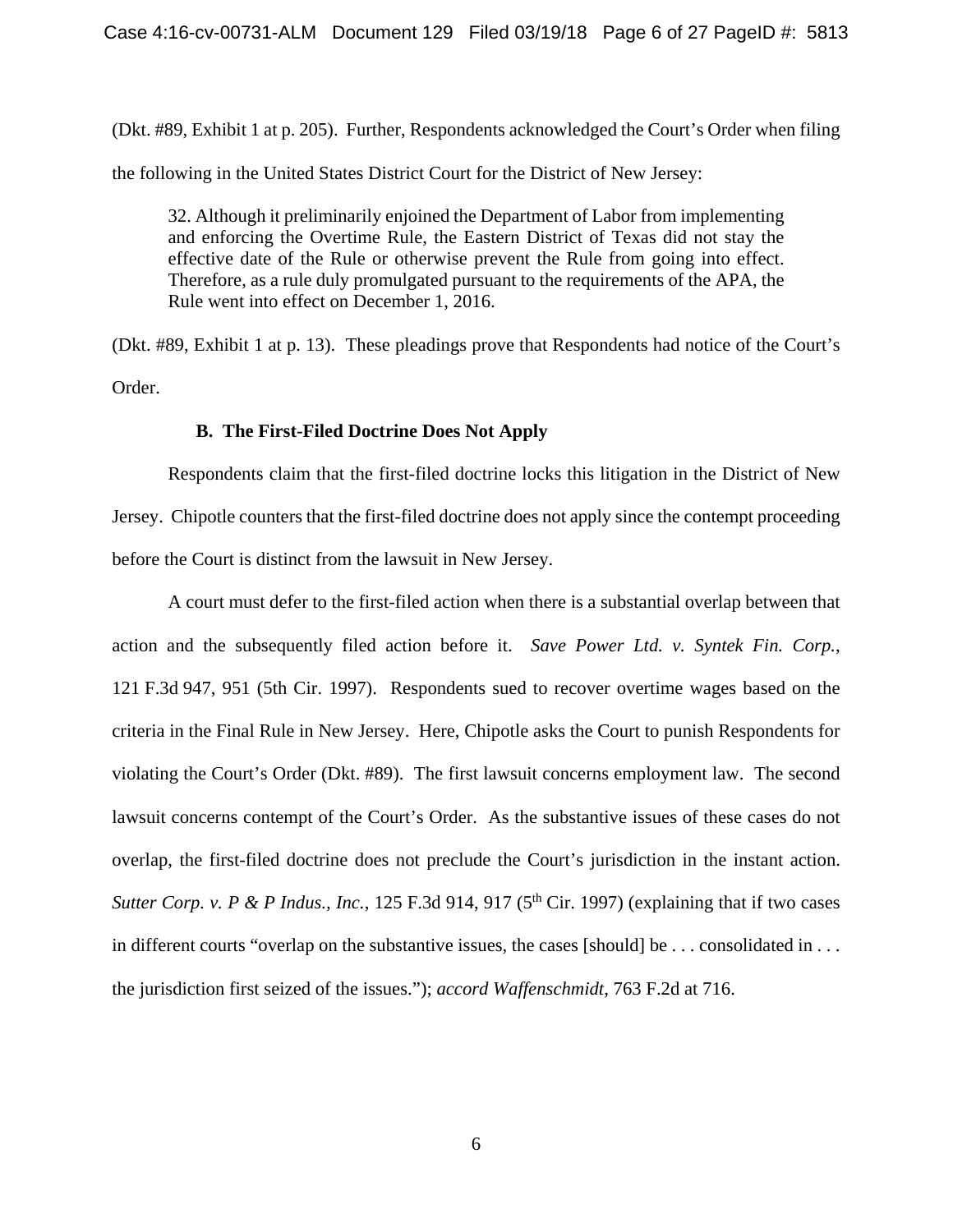# **C. Chipotle Alerted Respondents of Its Contempt Motion Through Sufficient Process**

 Respondents argue that the Court has no jurisdiction over them because Chipotle did not alert them to the contempt proceeding through sufficient process. Chipotle counters that process was sufficient.

"[W]hen it is sought to charge a person with contempt who was not a party to the original action and thus not already within the jurisdiction of the court, that party must be served with process as in any other civil action." 11 CHARLES ALAN WRIGHT & ARTHUR R. MILLER, FEDERAL PRACTICE AND PROCEDURE § 2960 at 589 (3d ed. 2017); *accord McGuire v. Sigma Coatings, Inc.*, 48 F.3d 902, 907 (5th Cir. 1995) (vacating a sanction order where the district court never issued "a show cause [order] or similar order or process that would have put [the contemnor] on notice that sanctions were being considered against him personally"); *see also Waste Mgmt. of Wash., Inc. v. Kattler*, 776 F.3d 336, 340–41 (5th Cir. 2015); *Test Masters Educ. Servs., Inc. v. Robin Singh Educ. Servs., Inc.,* 799 F.3d 437, 456 (5th Cir. 2015).

 Under civil process requirements, the moving party must serve a summons on the alleged contemnor. The summons must:

- (A) name the court and the parties;
- (B) be directed to the defendant;
- (C) state the name and address of the plaintiff's attorney or—if unrepresented—of the plaintiff;
- (D) state the time within which the defendant must appear and defend;
- (E) notify the defendant that a failure to appear and defend will result in a default judgment against the defendant for the relief demanded in the complaint;
- (F) be signed by the clerk; and
- (G) bear the court's seal.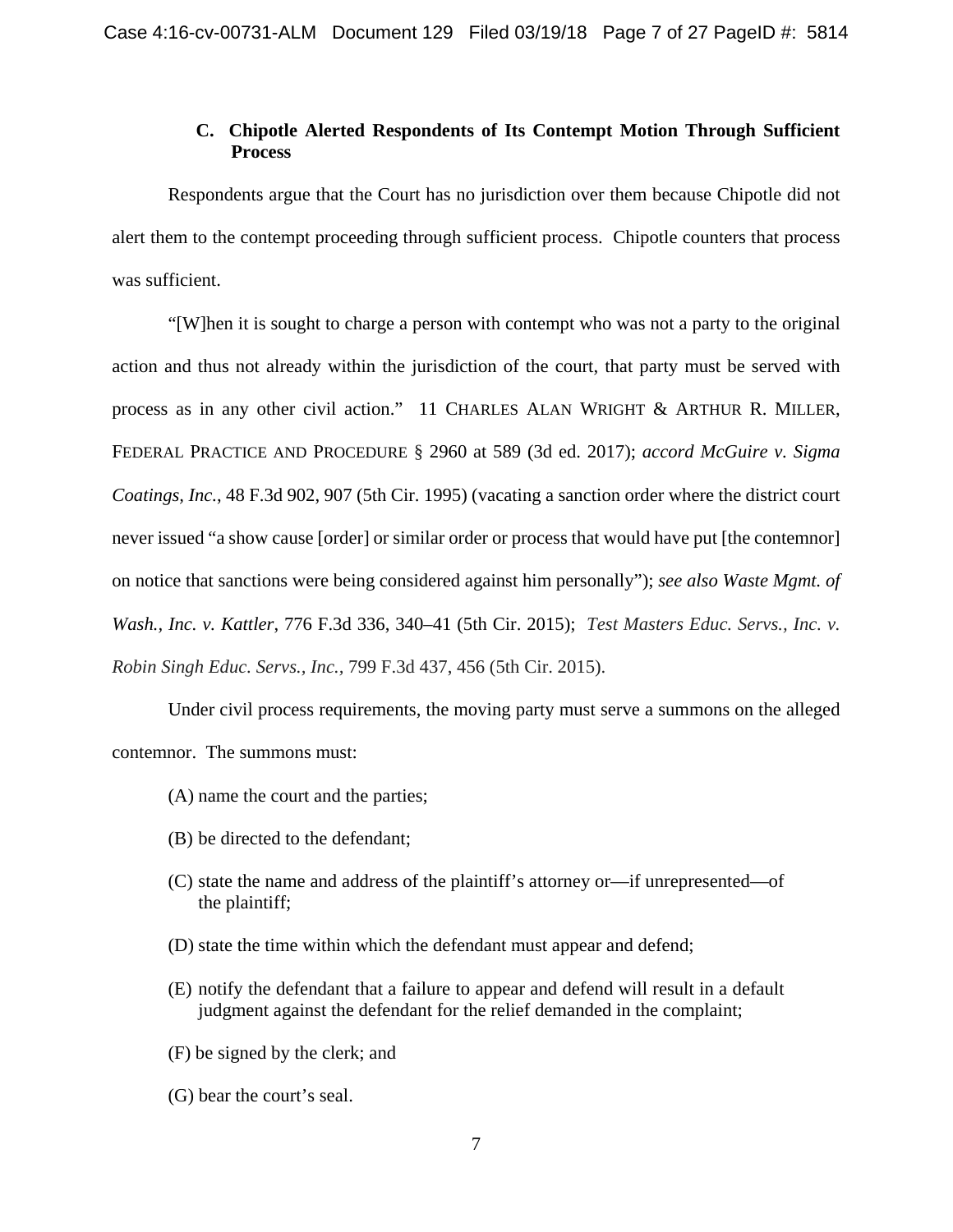FED. R. CIV. P. 4(a). To satisfy service requirements, the moving party must satisfy several criteria:

- (1) *In General***.** A summons must be served with a copy of the complaint. The plaintiff is responsible for having the summons and complaint served within the time allowed by Rule  $4(m)^4$  and must furnish the necessary copies to the person who makes service.
- (2) *By Whom***.** Any person who is at least 18 years old and not a party may serve a summons and complaint.
- (3) *By a Marshal or Someone Specially Appointed.* At the plaintiff's request, the court may order that service be made by a United States marshal or deputy marshal or by a person specially appointed by the court. The court must so order if the plaintiff is authorized to proceed in forma pauperis under 28 U.S.C. § 1915 or as a seaman under 28 U.S.C. § 1916.

FED. R. CIV. P. 4(c). If a movant substantially complies with Rule 4, however, a defendant must

show actual prejudice, or the defense of insufficient process is waived. *Sanderford v. Prudential* 

*Ins. Co. of Am.*, 902 F.2d 897, 901 (11th Cir. 1990); *Warfield v. Byron*, 137 F. App'x 651, 656

n.10 (5th Cir. 2005); *Pharmerica, Inc. v. DSJ Healthcare, Inc.*, No. 4:99-CV-242, 2010 WL

4962974, at \*3 (E.D. Tex. Oct. 22, 2010), *report and recommendation adopted*, 2010 WL 4955724

(E.D. Tex. Dec. 1, 2010) ("Defects in the summonses 'are not fatal if they do not prejudice the

defendant.'") (quoting *Warfield*, 137 F. App'x at 655).

Though Respondents rely heavily on *McGuire*, its holding does not fit the facts at bar. In

*McGuire*, the alleged contemnor—an in-house counsel sanctioned for destroying documents

 $\frac{1}{4}$  Time Limit for Service. If a defendant is not served within 90 days after the complaint is filed, the court—on motion or on its own after notice to the plaintiff—must dismiss the action without prejudice against that defendant or order that service be made within a specified time. But if the plaintiff shows good cause for the failure, the court must extend the time for service for an appropriate period. This subdivision (m) does not apply to service in a foreign country under Rule  $4(f)$ ,  $4(h)(2)$ , or  $4(i)(1)$ , or to service of a notice under Rule 71.1(d)(3)(A).

FED. R. CIV. P. 4(m).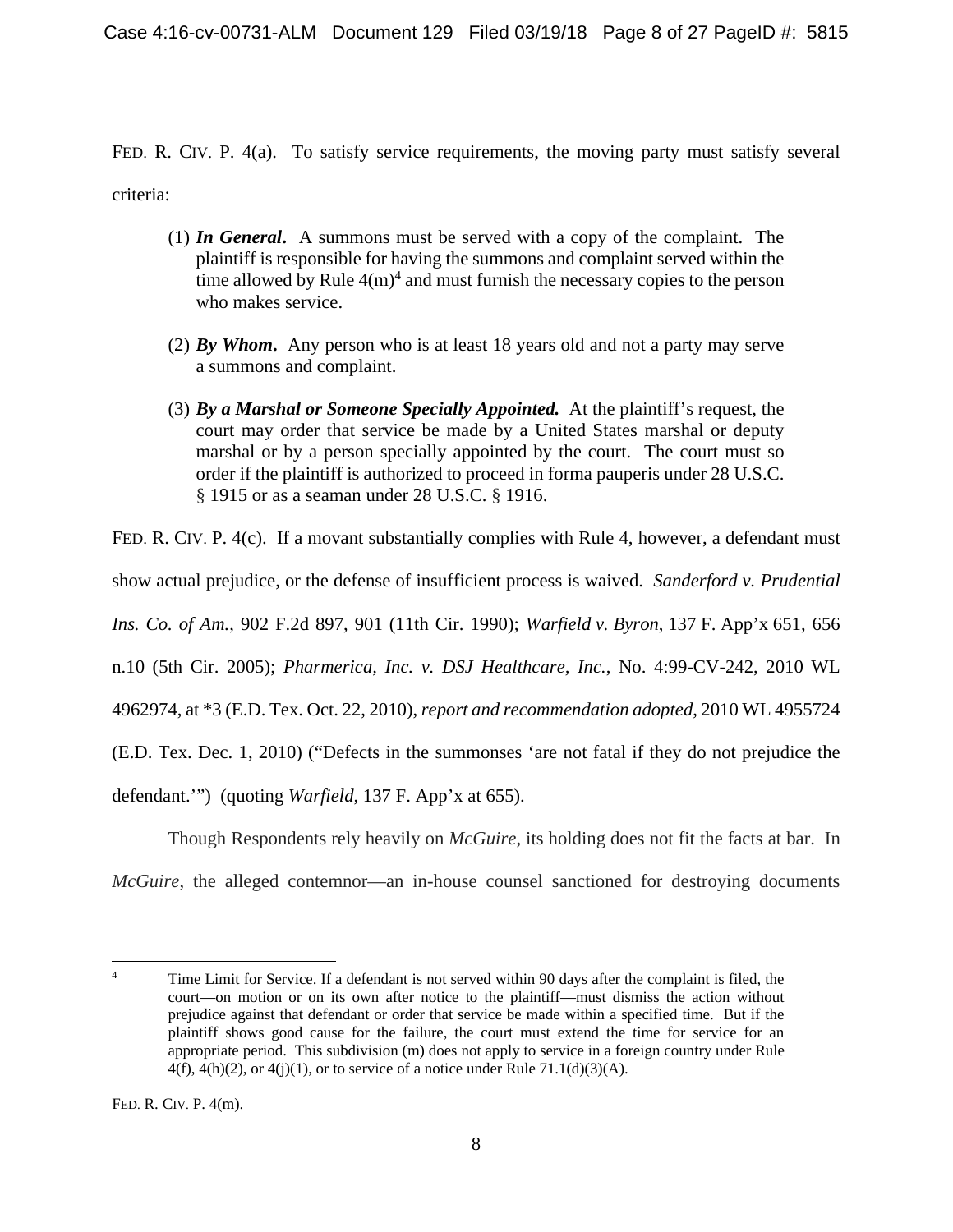allegedly responsive to a discovery request—was sanctioned without receiving any form of process. *McGuire*, 48 F.3d at 907*.* There, the alleged contemnor was not a party to the case, an alter ego of a party, an attorney in the case, or a member of the sanctioning district court's bar. *Id.*  The district court also never issued a show cause order or similar order or process that would have put the alleged contemnor on notice that he personally faced sanctions. *Id.* Here, Chipotle's repeated efforts to serve Respondents starkly diverge from the facts in *McGuire*, rendering its holding wholly inapposite and utterly unavailing. The history of this proceeding shows that Chipotle substantially complied with process requirements and Respondents were not prejudiced by the imperfect process.

Chipotle filed its Motion for Contempt with the Court on August 1, 2017 (Dkt. #89). On August 21, 2017, Chipotle attempted to serve Swartz at his office (Dkt. #113, Exhibit 8 at p. 4). After Swartz allegedly refused to accept service, Chipotle's process server left a copy of the Proposed Order Granting Chipotle's Motion for Contempt, Motion for Judicial Notice, Proposed Order Granting Chipotle's Motion for Judicial Notice, Motion for Contempt, and Exhibits with a security guard of "suitable age and discretion" on the premises (Dkt. #113, Exhibit 8 at p. 4). Chipotle's process server inferred that Swartz was deliberately fleeing service:

CALLED [SWARTZ] AT 212-245-1000. SPOKE TO A FEMALE WHO STATED THAT JUSTIN WILL NOT COME DOWNSTAIRS TO ACCEPT DOCUMENTS AND THAT NO ONE FROM THE OFFICE WILL COME DOWN TO ACCEPT SERVICE ON HIS BEHALF. I FEEL HE IS EVADING SERVICE.

(Dkt. #113, Exhibit 8 at p. 4). After Chipotle could not serve Respondents with process on August 21, 2017, it emailed Respondents to address the process issue. On August 24, 2017, Chipotle's counsel emailed Respondents informing them that "Chipotle is moving forward with service of the contempt motion, accompanying exhibits and proposed orders, and notice of hearing."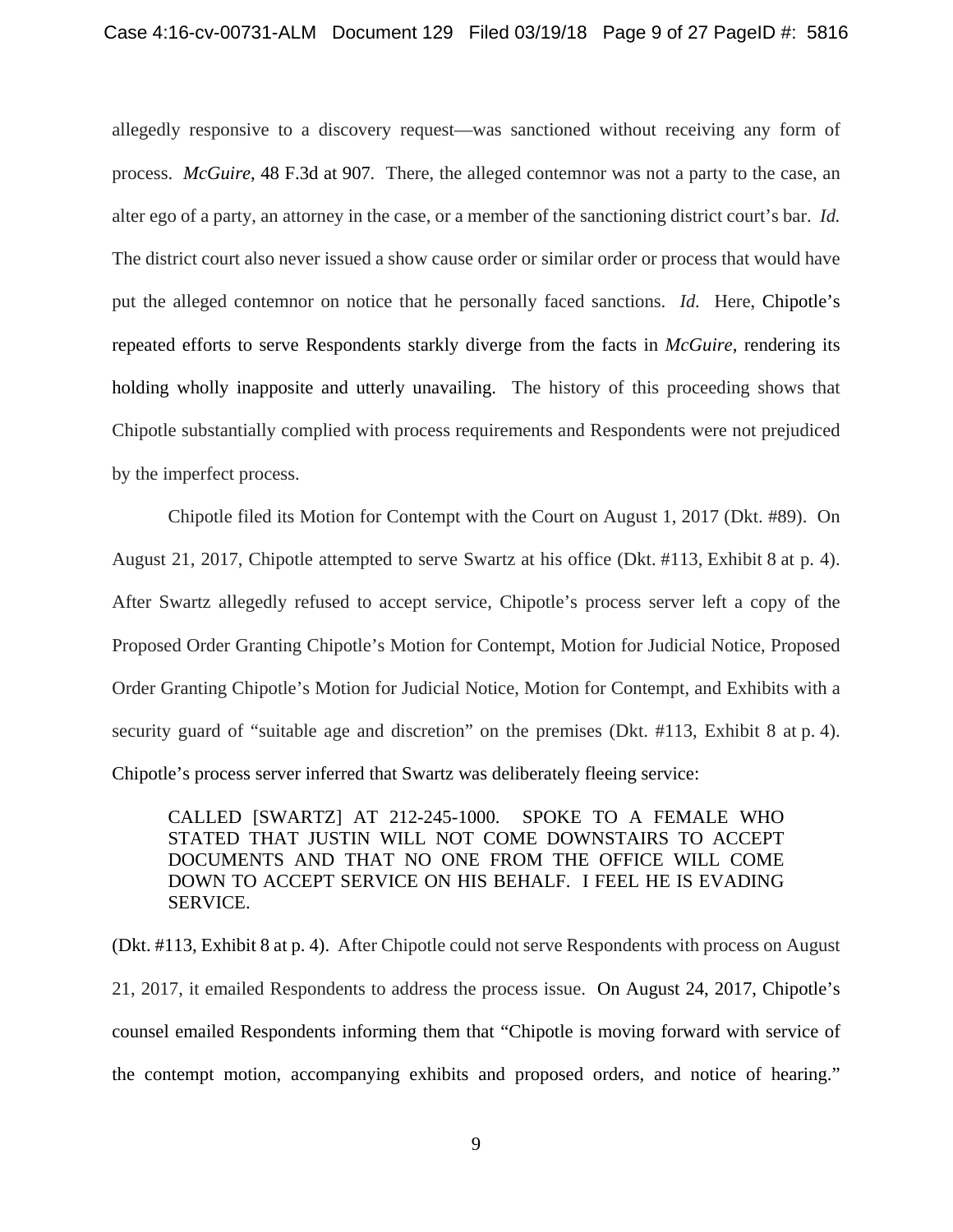(Dkt. #113, Exhibit 7 at p. 4). Chipotle's counsel added that "I am confirming that none of you are willing to waive and accept service of these papers in your individual capacities or on behalf of Ms. Alvarez." (Dkt. #113, Exhibit 7 at p. 4). Thereafter, Chipotle's counsel informed Respondents that if Chipotle had to effect personal service, it would seek the fees and costs incurred in doing so pursuant to Federal Rule of Civil Procedure  $4(d)(2)$ (Dkt. #113, Exhibit 7 at p. 4).

Chipotle also mailed to the Respondents notification of the Motion for Contempt, related filings, and notice of hearing set for August 17, 2017 (Dkt. #113, Exhibit 7 at pp. 346–48). This notification included a request to waive service of process (Dkt. #113, Exhibit 7 at pp. 346–48).

Chipotle's attempted notice was effective. Upon learning of the motion for contempt, Sellers deemed it "regrettable" that the company "has mounted a frivolous attack on [Alvarez] and her lawyers" rather than defending the New Jersey lawsuit. Sellers so elaborated in a Law360 article:

Rather than defend against the FLSA claims in the New Jersey court in which they are pending, Chipotle has rushed to a forum of its choice to argue that a preliminary injunction issued in the [Eastern District of] Texas that applies solely to the Department of Labor has barred the plaintiffs from proceeding with a wholly independent private claim against the company. Chipotle should pay its workers for the overtime they've earned rather than engaging in these legal gymnastics.

(Dkt. #113, Exhibit 6 at p. 4). Respondents have not shown that they were actually prejudiced by the imperfect service of process. At each and every step of this contempt proceeding, Chipotle sent notice to Respondents of the ensuing developments in the litigation. This notice permitted Respondents to repeatedly contest Chipotle's contempt motion through briefs and in a contempt hearing before the Court. In turn, Respondents enjoyed substantially compliant service and suffered no prejudice. Thus, the Court has jurisdiction over Respondents.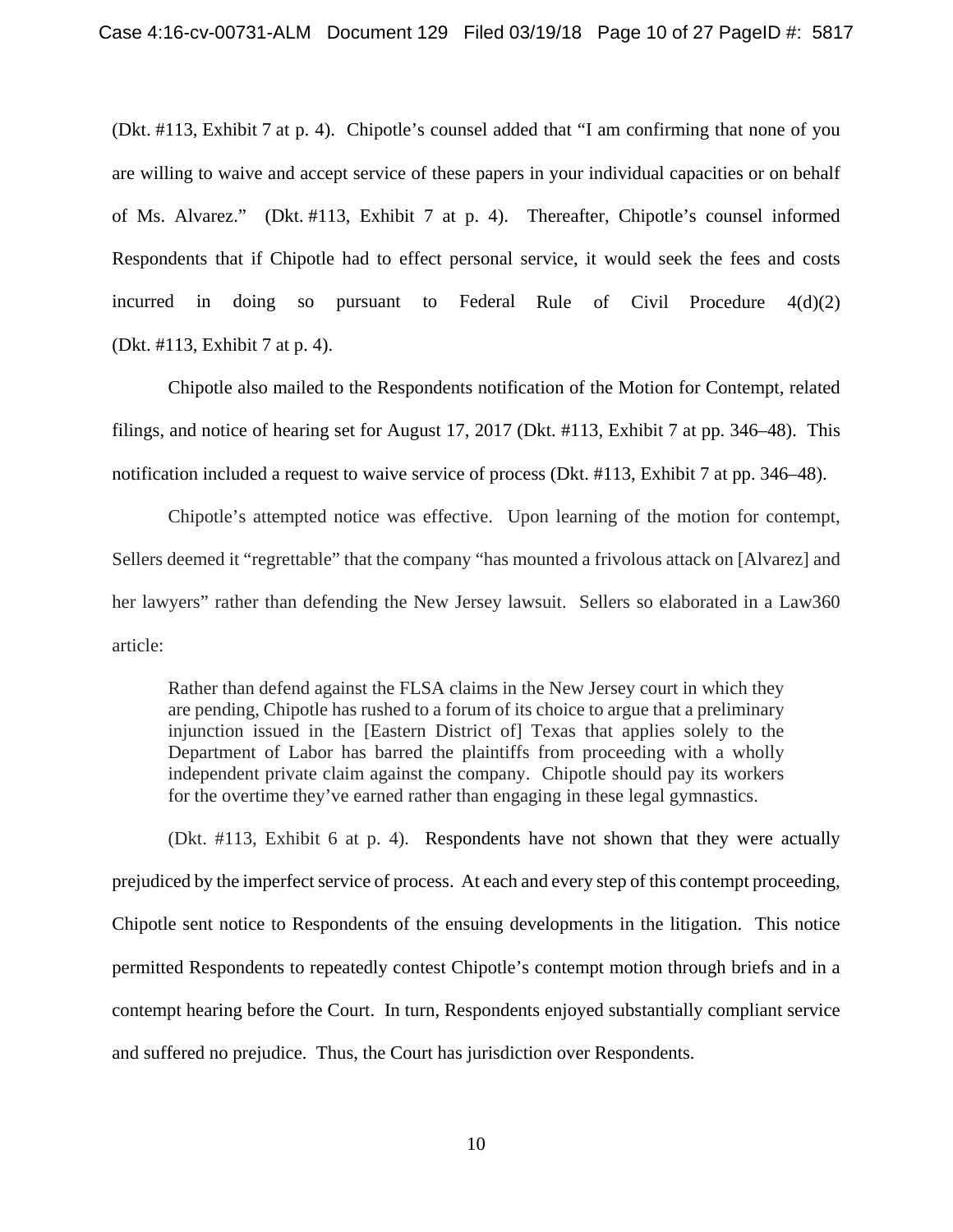### **II. Motion for Contempt**

1

To succeed on a motion for contempt, the movant must show by clear and convincing evidence that: (A) a court order was in effect; (B) the order required or prohibited certain conduct by the respondent; and (C) the respondent did not comply with the court's order. *City of Jackson*, 359 F.3d at 731; *Piggly Wiggly Clarksville, Inc.*, 177 F.3d at 382.

### **A. The Court Order Was in Effect**

The Court must first determine whether the Injunction was in effect. *City of Jackson*, 359 F.3d at 731. It is undisputed that the Court's Order was in effect and forbade enforcement of the Final Rule when Alvarez filed suit in New Jersey. Thus, the first element of the contempt test is met.

## **B. The Order Required or Prohibited Certain Conduct by Respondents**

In this instance, because Respondents are non-parties to the original injunction proceeding, the Court must decide whether the Injunction applied to and prohibited Respondents' conduct. *City of Jackson*, 359 F.3d at 731. Respondents claim that since they were not acting in privity with the DOL, the Injunction against the Final Rule did not bind them, and, thus, they were not prohibited from bringing suit in New Jersey. Respondents also claim that the Injunction was ambiguous and did not clearly enjoin the Final Rule's enforcement by non-parties. Chipotle argues that Respondents identified in interest with the DOL by suing to enforce the Final Rule (Dkt. #113 at p. 8).<sup>5</sup> Finally, Chipotle avers that the Injunction "could not be clearer." (Dkt. #113 at p. 11).

<sup>&</sup>lt;sup>5</sup> Chipotle initially claimed that Respondents acted in privity with the DOL because the DOL represented their interest to enforce the Final Rule in the original injunction proceeding before the Court (Dkt. #89 at p. 14). Chipotle later withdrew this argument. As will be explained, the privity analysis is similar to identifying in interest. Accordingly, the Court will analyze whether Respondents acted in privity with the DOL.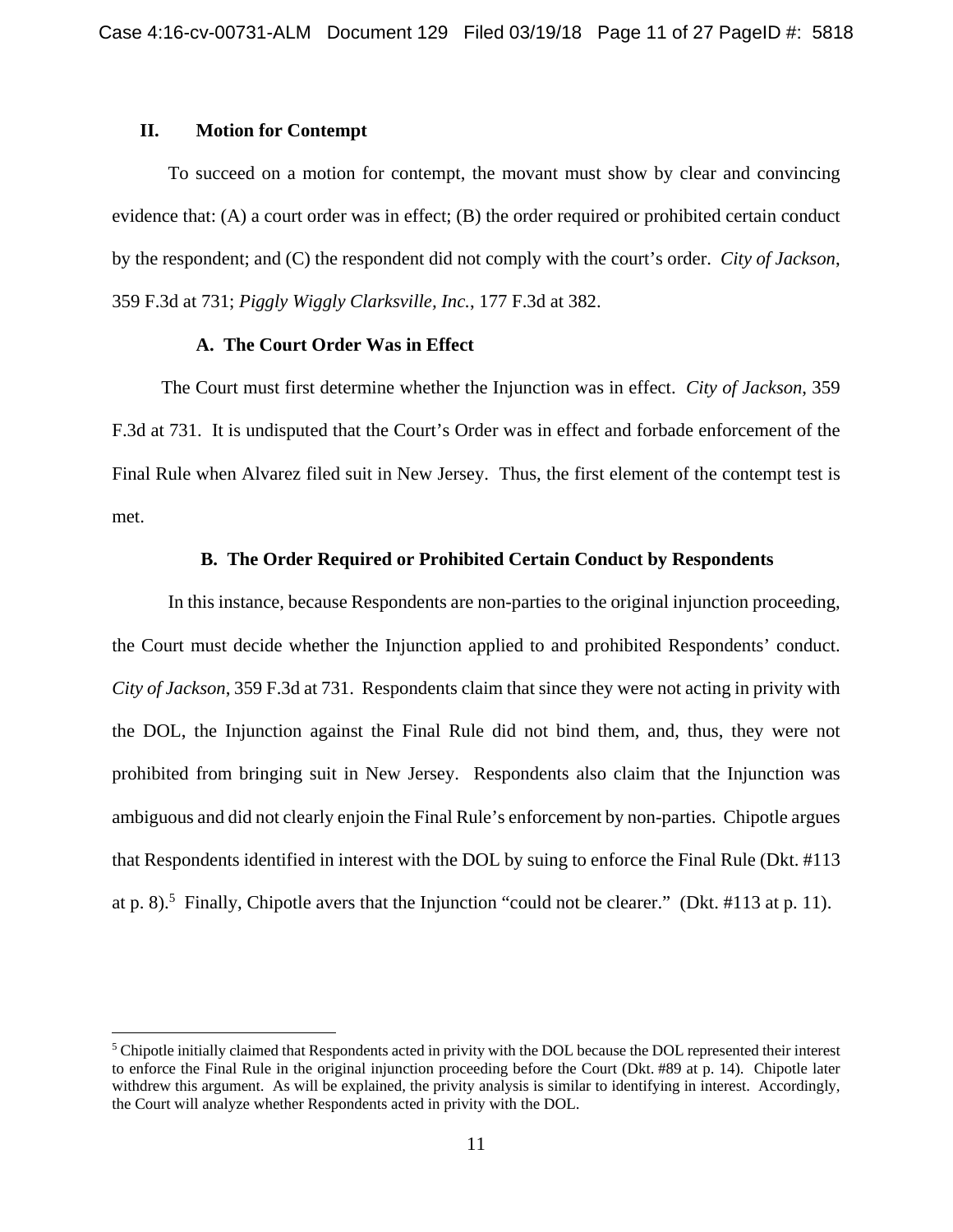### **i. Respondents Acted in Privity with the DOL**

An injunction binds not only "the parties defendant but also those identified with them in interest, in 'privity' with them, represented by them or subject to their control." *Regal Knitwear Co. v. N.L.R.B.*, 324 U.S. 9, 14 (1945).<sup>6</sup> "The concept of privity, however—both in preclusion doctrine *and* in the law of injunctions—is ultimately bounded by due process, which starts from a 'presumption that each person has a right to her day in court.'" *Nat'l Spiritual Assembly of Baha'is of U.S. Under Hereditary Guardianship, Inc. v. Nat'l Spiritual Assembly of Baha'is of U.S., Inc.*, 628 F.3d 837, 849 (7th Cir. 2010) (emphasis in original) (quoting Martin H. Redish & William J. Katt, *Taylor v. Sturgell, Procedural Due Process, and the Day-In-Court Ideal: Resolving the Virtual Representation Dilemma*, 84 Notre Dame L. Rev. 1877, 1881 (2009)).

[Privity] represents a legal conclusion that the relationship between the one who is a party on the record and the non-party is sufficiently close to bind the nonparty to the injunction . . . An injunction may not extend to persons who act independently and whose rights have not been adjudged according to law. A similar requirement governs when res judicata may bind a nonparty to a prior judgment.

*ADT LLC v. Northstar Alarm Servs., LLC,* 853 F.3d 1348, 1352 (11th Cir. 2017) (quotations omitted). The similar privity requirements to bind a non-party to an injunction and non-party preclusion arise from similar policy concerns. "By preventing relitigation of issues, res judicata conserves judicial time and resources. It also supports several private interests, including avoidance of substantial litigation expenses, protection from harassment or coercion by lawsuit, and avoidance of conflicting rights and duties from inconsistent judgments." *Sw. Airlines Co. v. Tex. Int't Airlines, Inc.*, 546 F.2d 84, 94 (5th Cir. 1977) (footnotes omitted). Indeed, "[i]f courts

 $\overline{a}$ 

<sup>6</sup> *See also Harris Cty. v. Carmax Auto Superstores Inc.*, 177 F.3d 306, 313 (5th Cir. 1999); *Travelhost, Inc. v. Blandford*, 68 F.3d 958, 961 (5th Cir. 1995); *United States v. Jenkins*, 974 F.2d 32, 36 (5th Cir. 1992); *Parker v. Ryan*, 960 F.2d 543, 546 (5th Cir. 1992); *Waffenschmidt*, 763 F.2d at 717; *Prof'l Ass'n of Coll. Educators, TSTA/NEA v. El Paso Cty. Cmty. Coll. Dist.*, 730 F.2d 258, 274 (5th Cir. 1984); *United States v. Hall*, 472 F.2d 261, 264 (5th Cir. 1972); *Power-One, Inc. v. Artesyn Tech., Inc.*, 2008 WL 1746636, at \*2 (E.D. Tex. Apr. 11, 2008).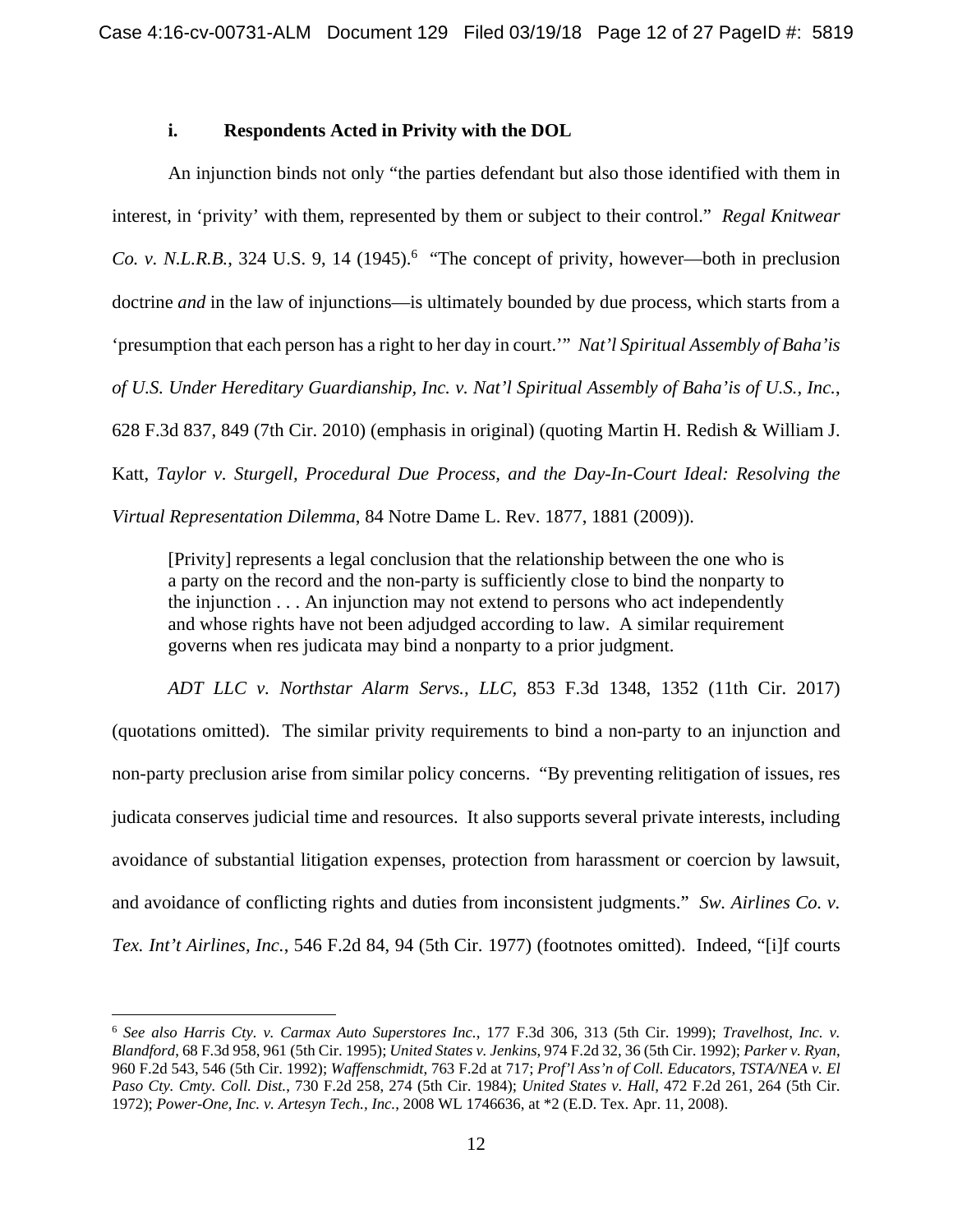could second guess another court each time a new litigant, dissatisfied with the previous judgment, filed a new complaint, the respect of the previous parties or of the public toward the courts would inevitably decrease." *Id.* at 101.

A non-party achieves privity with a party in a prior lawsuit in three situations:

First, a nonparty who has succeeded to a party's interest in property is bound by any prior judgments against that party . . . Second, a nonparty who controlled the original suit will be bound by the resulting judgment . . .Third, federal courts will bind a nonparty whose interests were represented adequately by a party in the original suit . . .

*Benson & Ford, Inc. v. Wanda Petrol. Co.*, 833 F.2d 1172, 1174 (5th Cir. 1987) (quoting *Freeman v. Lester Coggins Trucking, Inc.*, 771 F.2d 860, 864 (5th Cir. 1985)). The first and second situations are inapplicable to this case. However, Respondents "may be bound by a judgment because [they were] adequately represented by someone with the same interests who [wa]s a party to the suit." *Taylor v. Sturgell*, 553 U.S. 880, 894 (2010) (quotations omitted). Thus, the Court must determine whether the DOL adequately represented Respondents.

"[T]he proposition that governments may represent private interests in litigation, precluding relitigation, is clear." *Sw. Airlines Co.*, 546 F.2d at 98 (finding res judicata applied to private actors seeking to enforce a previously enjoined ordinance because a government entity adequately represented the interests of those private actors to enforce the same ordinance). "'Privity' has come to be 'seen as a descriptive term for designating those with a sufficiently close identity of interests' to justify application of nonparty claim preclusion . . . or the enforcement of an injunction against a nonparty." *Nat'l Spiritual Assembly of Baha'is*, 628 F.3d at 849 (quoting *Tice v. Am. Airlines, Inc.*, 162 F.3d 966, 971 (7th Cir. 1998)); *Warren v. Mort. Elec. Registration Sys., Inc.* 616 Fed. Appx. 735, 737 (5th Cir. 2015) (finding privity and noting that "nonparty preclusion may be justified based on a variety of pre-existing substantive legal relationships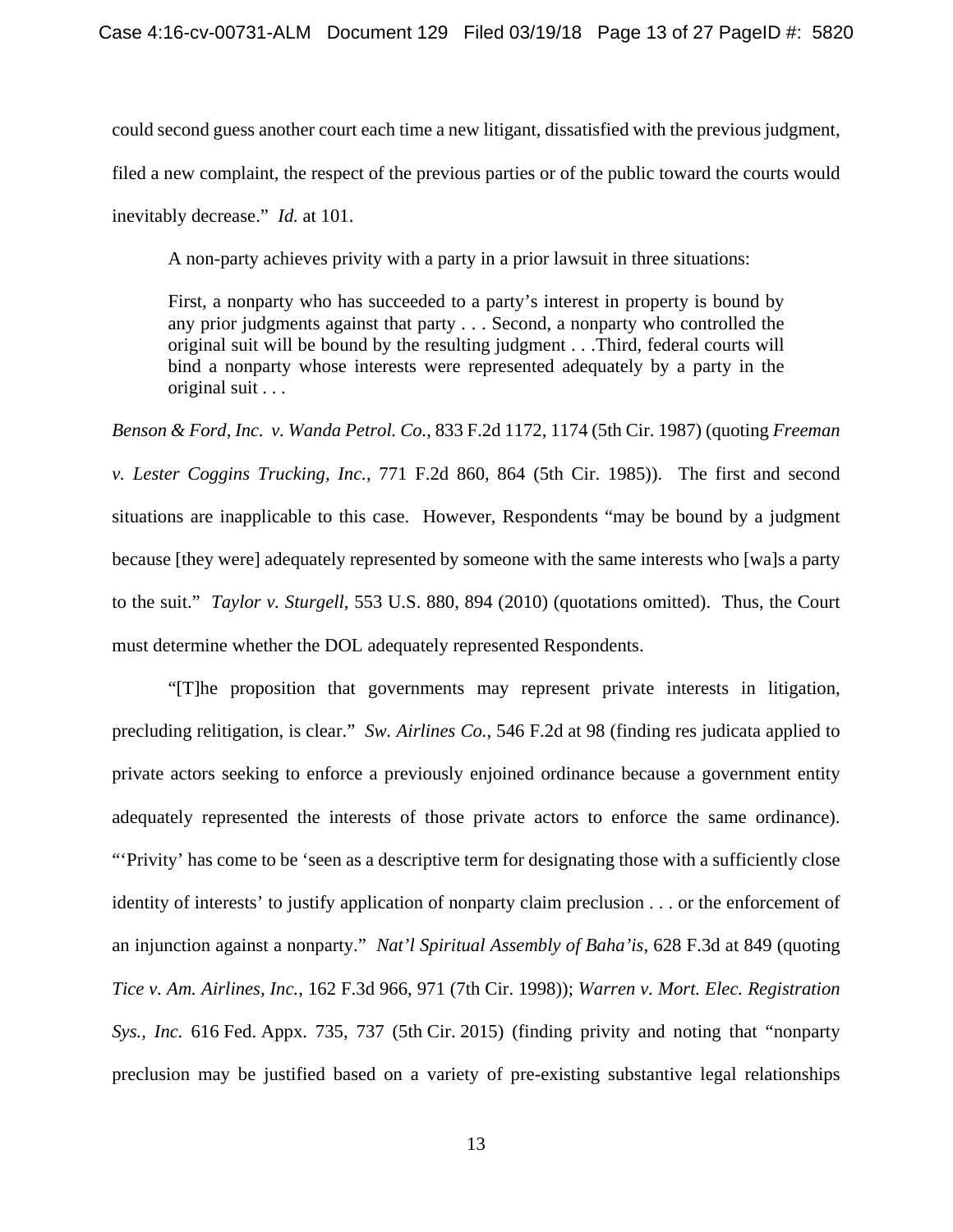between the person to be bound and a party to the judgement."). Thus, privity has "come to be used more broadly, as a way to express the conclusion that nonparty preclusion is appropriate on any ground," including being bound by an injunction. *Taylor*, 553 U.S. at 894 n.8; *see also Sw. Airlines Co.*, 546 F.2d at 95.

This case presents facts similar to *Southwest Airlines Co. v. Texas International Airlines, Inc.* ("*Southwest Airlines*").In *Southwest Airlines*, the Civil Aeronautics Board ("CAB") issued an Order in 1964, mandating that the City of Dallas and the City of Fort Worth (the "Cities") designate a single airport for CAB-approved commercial air service in their region. *Id.* at 87. The Cities agreed to build a new airport midway between them, now known as Dallas/Fort Worth International Airport ("DFW"). *Id.* To execute this plan, the Cities adopted the 1968 Regional Airport Concurrent Bond Ordinance (the "1968 Ordinance"). *Id.* The 1968 Ordinance provided for the phasing-out of commercial passenger air travel at Love Field Airport ("Love Field") and the relocation of airlines to DFW. *Id.* 

In 1971, Southwest Airlines ("Southwest") started offering intrastate commercial air service from Love Field under a certificate issued by the Texas Aeronautics Commission ("TAC"). *Sw. Airlines Co.*, 546 F.2d at 96. In 1972, the City of Dallas, the City of Fort Worth, and the DFW Airport Board sought a declaratory judgment of their right to exclude Southwest from Love Field. *Id.*; *see City of Dallas v. Sw. Airlines Co. (Southwest I)*, 371 F. Supp. 1015, 1019 (N.D. Tex. 1973). Southwest counterclaimed, seeking a declaration of its right under federal and state law to stay at Love Field and an injunction to protect that right. *Id.* In *Southwest I*, "[t]he issue concerned the relative authority of the TAC and the City of Dallas to control access to Love Field." *Sw. Airlines Co.*, 546 F. 2d at 92.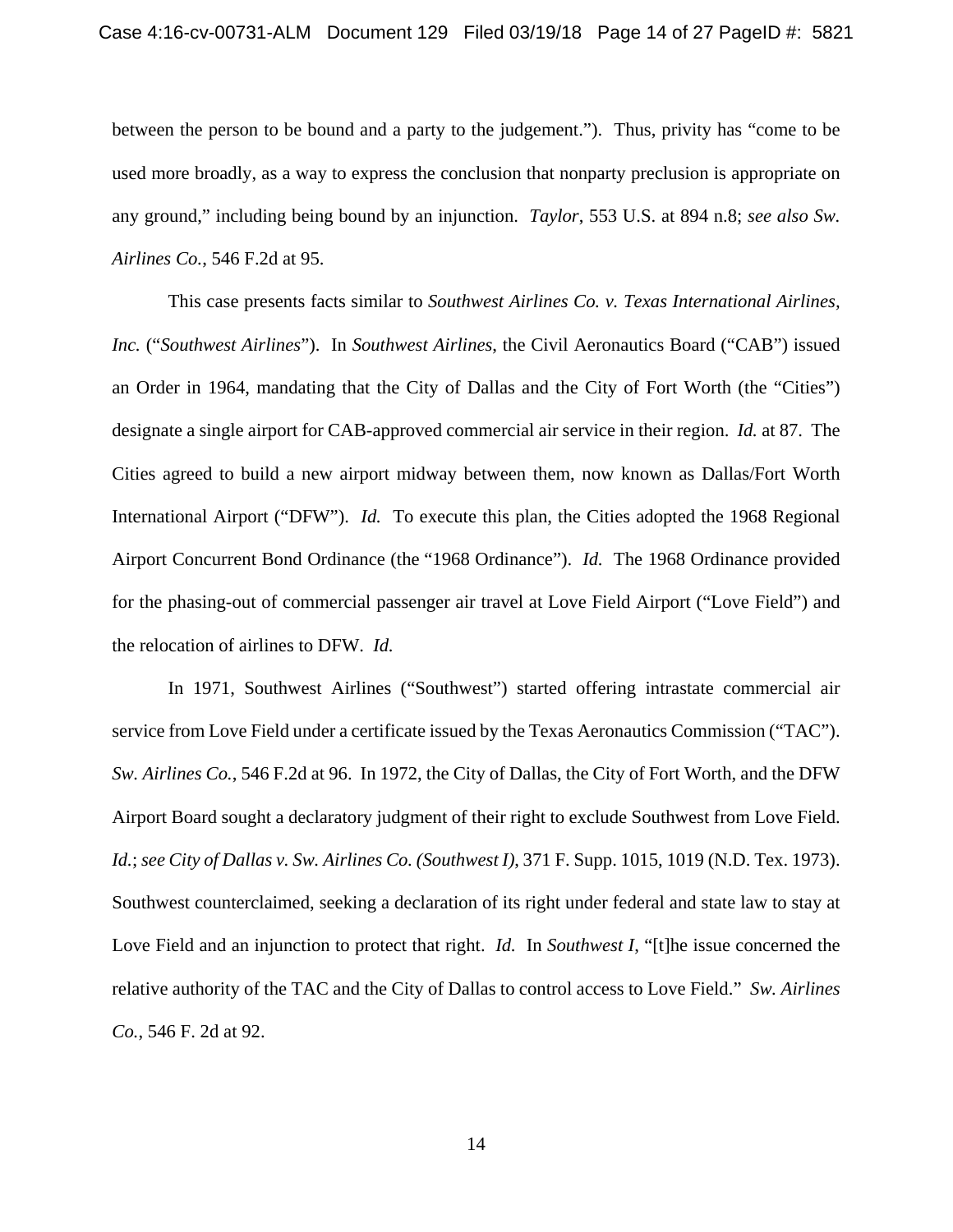On May 11, 1973, the court entered an order, declaring that the Cities and the DFW Airport Board could "not lawfully exclude [Southwest] from the use of Love Field, Dallas, Texas, and its airport facilities so long as Love Field remains open." *Southwest I*, 371 F. Supp. at 1035. The court found that issuing an injunction was unnecessary because it was "confident that Plaintiffs will abide by its ruling in this case and not attempt to interfere with or burden Southwest's right to use Love Field." *Id*.

Next, the CAB-Carriers filed claims to enforce the 1968 Ordinance against Southwest in state court. *Sw. Airlines Co. v. Tex. Int'l Airlines, Inc.*, 396 F. Supp. 678, 679 (N.D. Tex. 1975)*.*  Southwest filed another suit in federal court to enjoin the re-litigation in state court to enforce the 1968 Ordinance by the CAB-Carriers; the City of Fort Worth, Texas; the City of Dallas, Texas; and the DFW Airport Board. *Id*. The court enjoined the re-litigation in state court, holding that the CAB-Carriers were in privity with the Cities and the DFW Airport Board. *Id.* at 686. The court explained:

This court is of the opinion that under the doctrines of 'virtual representation', 'res judicata', 'collateral estoppel', by whatever label we call it ('that which we call a rose—by any other name would smell as sweet'), and the facts of this case, plaintiff Southwest is entitled to an injunction enjoining and restraining defendants from relitigating in state court or in any other court action the validity, effect or enforceability of the [1968 Ordinance].

*Id.* On Appeal, the Fifth Circuit explained the issue:

An injunction to protect a federal judgment can restrain only those bound by the judgment. Because [the CAB-Carriers] did not appear as parties in *Southwest I*, they now argue that the holding of that case cannot preclude them from relitigating issues there decided. They present the question whether the 1968 [O]rdinance can be enforced by private parties against Southwest after a federal court has held public enforcement of the ordinance invalid.

*Sw. Airlines Co.*, 546 F.2d at 94. In resolving the dispute, the Fifth Circuit relied upon Restatement

of the Law Second–Judgments's system of preclusion, noting it "establishes a category of cases in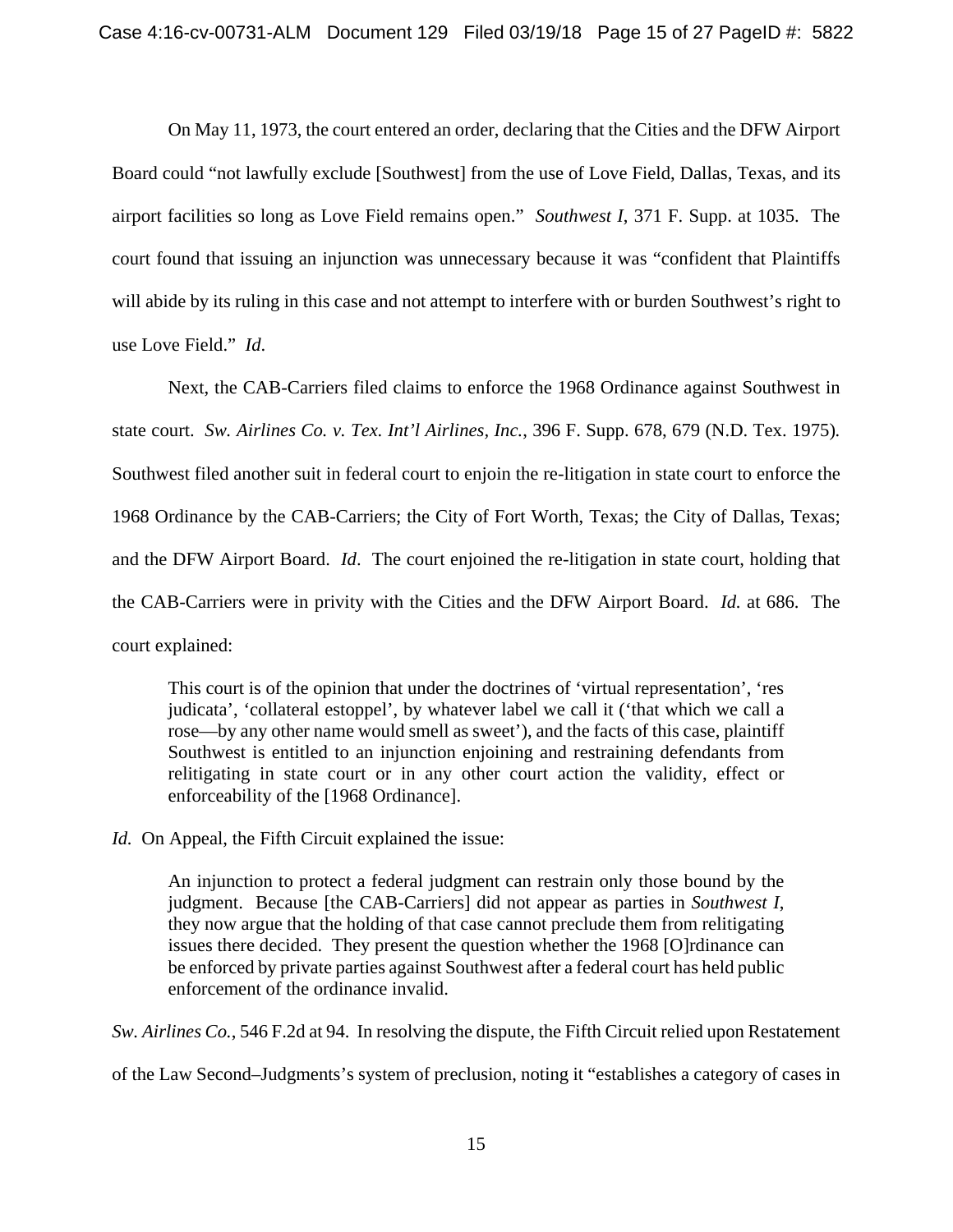which 'an agency's authority to maintain or defend litigation . . . should be construed as preempting

the otherwise available opportunity of the individual or members of the public to prosecute." *Id.* 

at 99. The Fifth Circuit noted that:

[U]nder the Restatement Second system of preclusion, a private party must show more than a special pecuniary interest when attempting to vindicate the breach of a public duty already litigated by a government agency. Permission to relitigate appears reserved for the private plaintiff who would vindicate a breach of duty owed specifically to the plaintiff or who would recover under a "statutory system of remedies (that) may contemplate enforcement of private interests both by a public agency and the affected private parties."

*Id.* (quoting Restatement (Second) of Judgments § 85 (Am. Law. Inst. 1975)).The Fifth Circuit

reasoned that the facts at bar fit the second category of the Restatement:

First, [the CAB-Carriers] do not claim a breach of legal duty by Southwest, apart from the alleged violation of the general duty to obey valid ordinances. Second, [the CAB-Carriers] request the same remedy denied the City of Dallas, namely the enforcement of the phase-out provision of the [1968 Ordinance] to exclude Southwest from Love Field. Third, the [1968 Ordinance] does not establish a statutory scheme looking toward private enforcement of its requirements. Because legal interests of [the CAB-Carriers] do not differ from those of Dallas in *Southwest I*, we hold that they received adequate representation in the earlier litigation and should be bound by the judgment in that litigation.

*Id.* The Fifth Circuit found that privity existed because:

Dallas, as a government, represented . . . the only legal interests [the CAB-Carriers] possess regarding enforcement of the . . . 1968 [O]rdinance against Southwest. In other words, the relationship between the city as public enforcer of the [1968 Ordinance] and the airlines as private enforcers [was] close enough to preclude relitigation.

*Id.* at 98. Thus, The Fifth Circuit found that "[i]n their attempt to apply the [1968 Ordinance] to

Southwest, [the CAB-Carriers] assume[d] the role of private attorneys-general." *Id.* at 97.

Relevant to the facts at bar, the Fifth Circuit disagreed with the CAB-Carriers' argument

that they were not in privity with the City of Dallas because "the interests of the cities in *Southwest* 

*I* differ[ed] from the pecuniary interests of [the CAB-Carriers]." *Id.* at 102. Nevertheless, the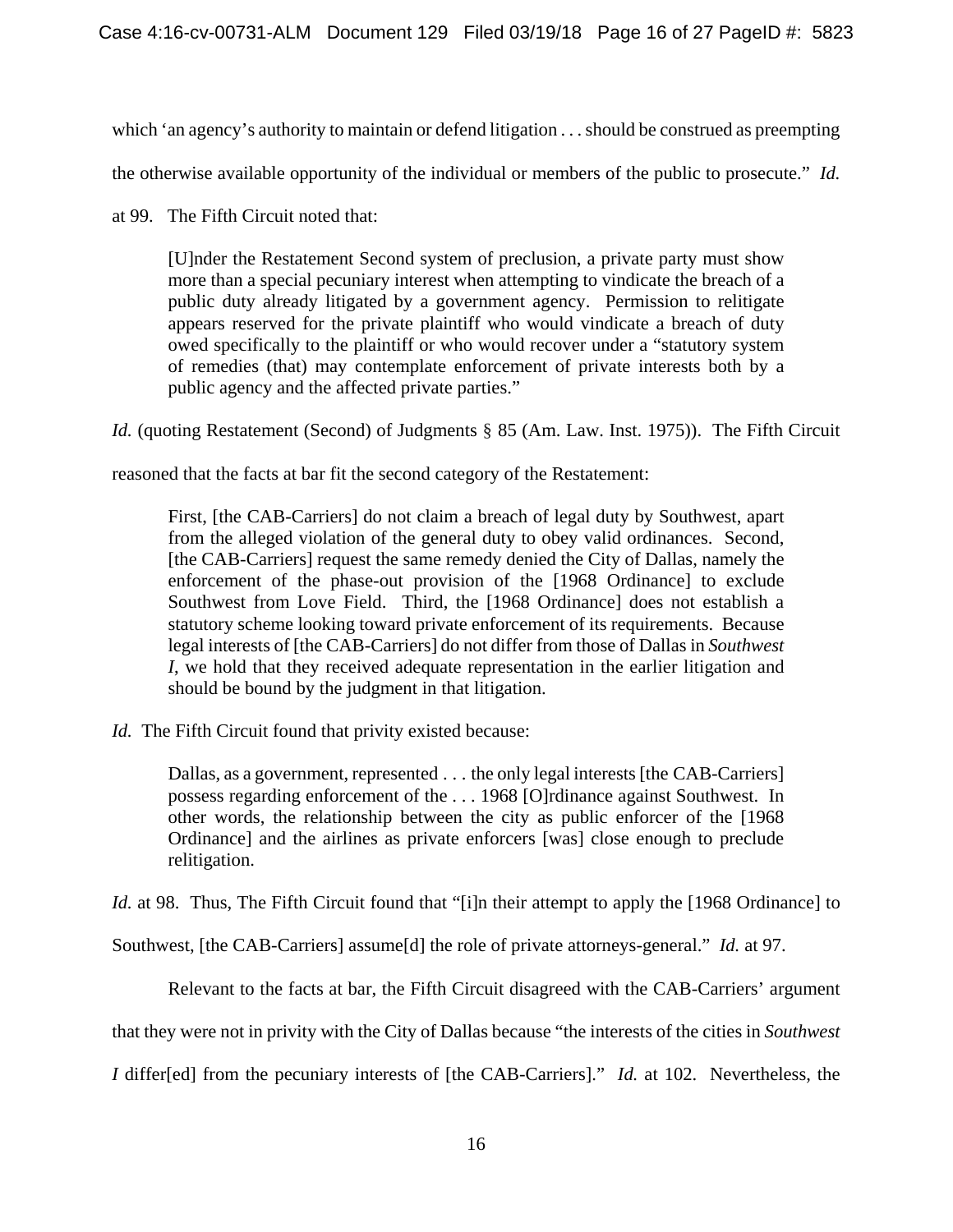Fifth Circuit found that the "pecuniary interest of the airlines [was] *legally immaterial* to the judgment of *Southwest I* as affirmed by this Court." *Id.* at 102 (emphasis added)*.* The Fifth Circuit explained that disregarding the CAB-Carriers' pecuniary interest under the Restatement of Law Second–Judgments's approach promoted the policies of res judicata and, thus, of privity:

To allow relitigation by any private litigant with a pecuniary interest in the success of the new airport would open the door to recurrent, burdensome litigation. Besides [the CAB-Carriers], all of the individuals and companies that provide goods and services at the new airport have a pecuniary interest, distinct from that of the general public, not only in the ultimate survival of the facility, but also in the volume of air traffic attracted to the airport. More planes means more passengers, more sales, more jobs, more profits for all of the businesses involved. Furthermore, a pecuniary interest could be claimed by investors, developers, hotels, restaurants, and other retail interests attracted to the vicinity by the new facility. Even the businesses at or near Love Field could claim a similar, although converse, interest.

*Id.* at 100–01. The Fifth Circuit explained that a court looks to "the congruence of the legal

interests of the parties and non-parties not to their financial stake in the litigation." *Id* at 102*.*

The DOL declared that it represented the rights of employees like Alvarez in the original injunction proceeding before the Court. In opposing the Injunction, the DOL warned that enjoining the Final Rule would trample the public interest:

[B]locking this particular regulation would have a profoundly harmful impact on the public. More than *four million workers* in Fiscal Year 2017 meet the duties test and have a weekly salary of more than \$455 but earn below the 40th earnings percentile in the South; staying the Final Rule *would deprive these workers* of the protections that Congress intended they receive on the basis of an outdated and less effective salary level—one that has not been updated in over a decade.

(Dkt. #37 at p. 56) (emphasis added). The DOL adequately represented the interests of employees like Alvarez when advocating for the validity and enforceability of the Final Rule in the original injunction proceeding. That proceeding resulted in the Court enjoining the Final Rule on a nationwide basis and enjoining the DOL from enforcing the Final Rule (Dkt. #60 at pp. 19– 20). In turn, the Injunction can be read to say, "the Court has authority to enjoin the Final Rule on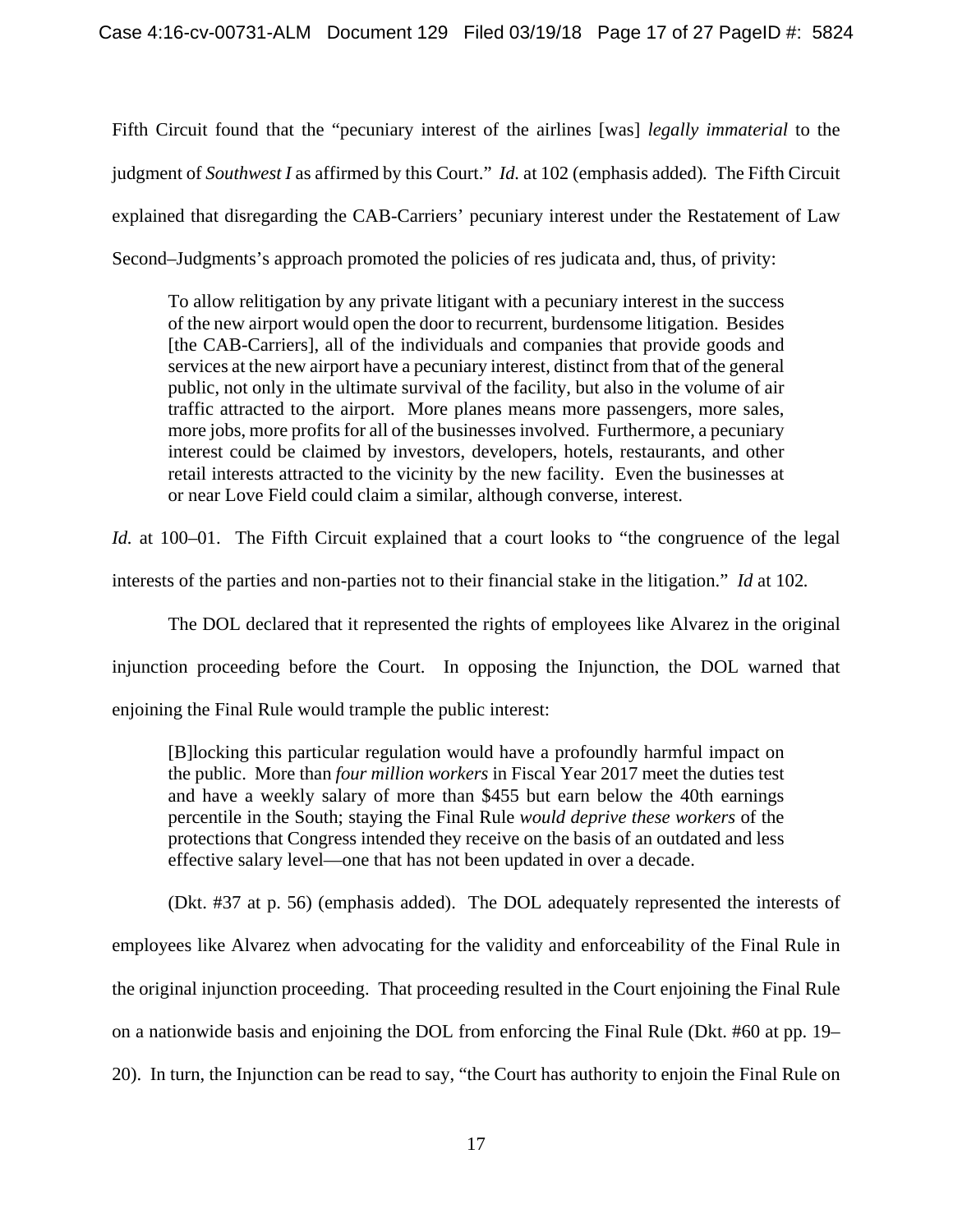a nationwide basis and decides that it is appropriate in this case . . . . Specifically, [the DOL, which represented all employees regulated by federal minimum wage laws, is] enjoined from . . . enforcing [the Final Rule.]" (Dkt. #60 at pp. 19–20). If the DOL had prevailed in the original injunction proceeding, the Final Rule would have been deemed valid and enforced, and Alvarez's cause of action—the recovery of unpaid overtime wages based on the criteria in the Final Rule would have been unwarranted.<sup>7</sup> Whether or not Chipotle ultimately complied with the Final Rule, the DOL advocated for legal interests congruent to those in Alvarez's lawsuit—the validity and enforceability of the Final Rule. *See Sw. Airlines Co.*, 546 F.2d at 102 (the Fifth Circuit looked to the "congruence of the legal interests of the parties and non-parties" when deciding that the Cities adequately represented the CAB-Carriers). Since the DOL adequately represented Alvarez's legal interests in the original injunction proceeding, Alvarez was in privity with the DOL when she asserted the validity and enforceability of the Final Rule via her lawsuit to recover overtime wages based on the criteria in the Final Rule. As such, the Injunction bound her.

The Fifth Circuit distinguished the facts in *Southwest Airlines* from another case where it found that the federal government did not adequately represent employees' interests in a racial discrimination action against an employer so as to preclude a class action lawsuit for racial discrimination by those employees against the same employer. *Rodriguez v. East Tex. Motor Freight*, 505 F.2d 40 (5th Cir. 1974) *vacated on other grounds,* 431 U.S. 395 (1974). In *Rodriguez*, employees, claiming to have suffered racial discrimination in the workplace, filed a class action lawsuit against their employer and others under Title VII of the Civil Rights Act of 1964 and 42 U.S.C. § 1981 (the "Civil Rights Acts"). *Id.* at 45. Later, the government filed a "pattern and

<u>.</u>

 $^7$  Alvarez's cause of action consisted entirely of her private enforcement of the Final Rule—i.e. suing to recover overtime compensation from Chipotle based on the criteria in the Final Rule (Dkt. #89, Exhibit 1 at pp. 6–11; Dkt. #89, Exhibit 1 at pp. 15–22).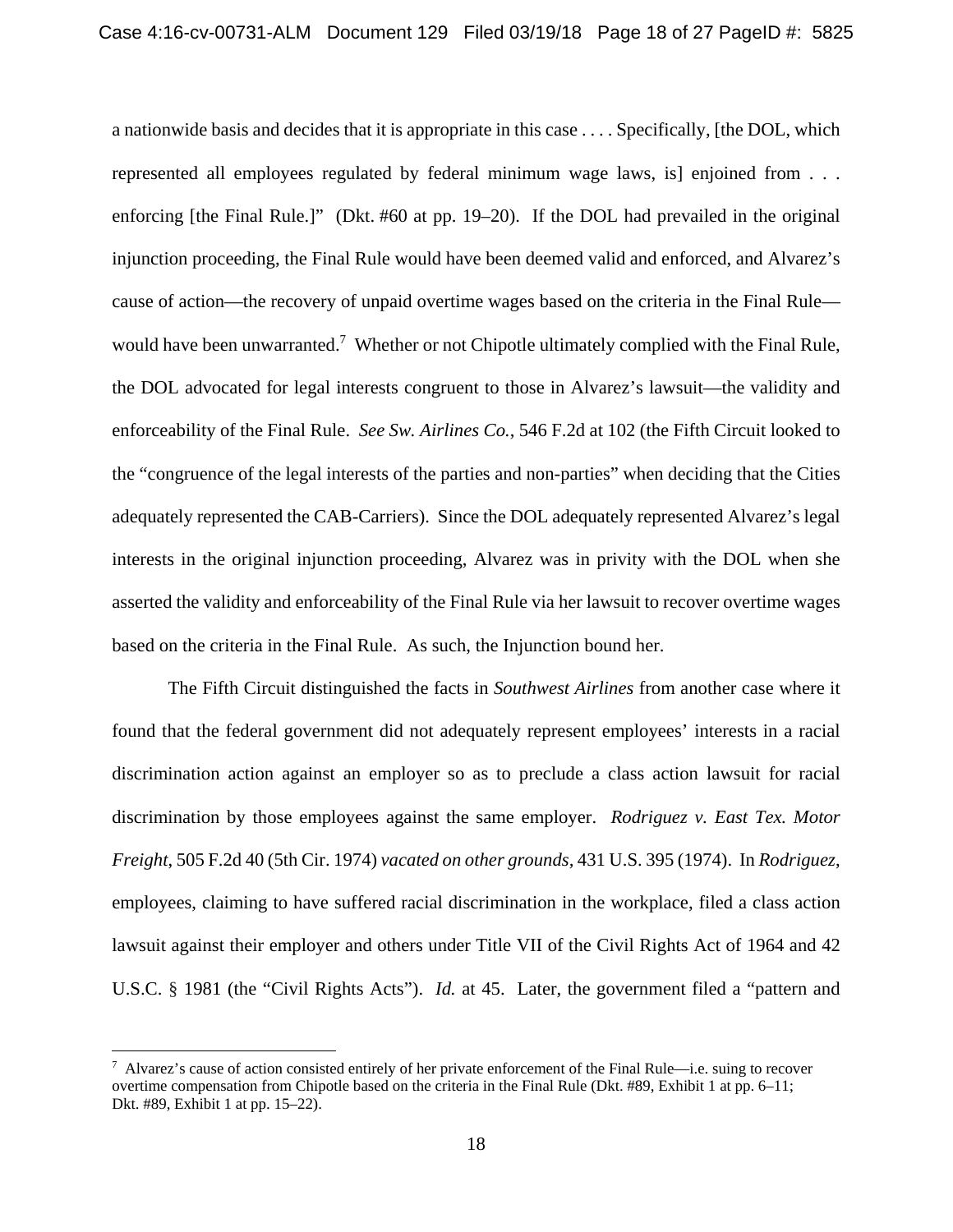practice" suit under the Civil Rights Act of 1964 against the employer and two unions based on alleged racial discrimination in the workplace. *Id.* at 65*.* The government and defendants entered into a consent decree, "setting some standards for hiring and establishing hiring ratios" and mandating that the employer furnish "back pay compensation for members of the affected class nationwide." *Id*.Finally, the consent decree gave individual employees who had suffered racial discrimination thirty days to seek individual workplace remedies based on the criteria in the consent decree. *Id.* 

The Fifth Circuit found that the government's and employees' respective lawsuits protected different interests. *Id.* at 66. "[T]he Government['s] [suit] protect[ed] general economic interests in addition to the rights of minorities [while the] private plaintiffs represent[ed] only the interests of minority group members." *Id.* at 66. Thus, the consent decree did not preclude litigation of the employees' class action lawsuit. *Id.* at 65.

In *Southwest*, the Fifth Circuit found that the CAB-Carriers' situation:

Differs from that of the job discrimination victims [in *Rodriguez*] who could claim that under the Civil Rights Acts the employers had breached legal duties owed specifically to them, not just to the general public. Furthermore, in *Rodriguez* and *Williamson* the workers claimed remedies distinct from the relief imposed in the government litigation. In the [suit to enforce the 1968 Ordinance against Southwest], however, [the CAB-Carriers] attempt only to exclude Southwest from Love Field, the remedy already denied the City of Dallas.

*Sw. Airlines Co.*, 546 F.2d at 99. Unlike the Civil Rights Acts, which concern individual welfare and remedies, the FLSA explicitly concerns the general welfare of employees employed in certain industries engaged in American commerce:

(a) The Congress finds that the existence, in industries engaged in commerce or in the production of goods for commerce, of labor conditions detrimental to the *maintenance of the minimum standard of living* necessary for health, efficiency, and *general well-being of workers* (1) causes commerce and the channels and instrumentalities of commerce to be used to spread and perpetuate such labor conditions among the workers of the several States; (2) burdens commerce and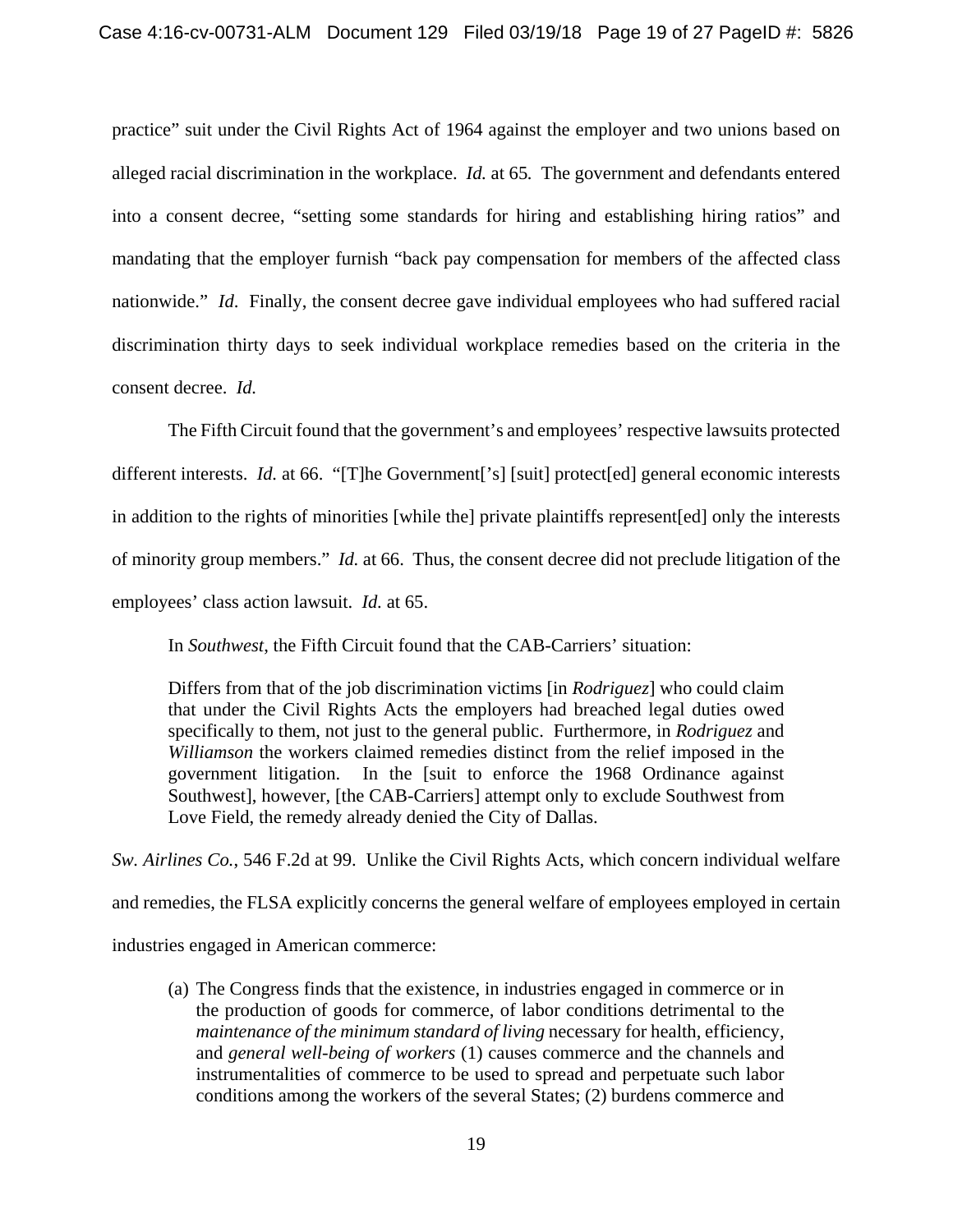the free flow of goods in commerce; (3) constitutes an unfair method of competition in commerce; (4) leads to labor disputes burdening and obstructing commerce and the free flow of goods in commerce; and (5) interferes with the orderly and fair marketing of goods in commerce. That Congress further finds that the employment of persons in domestic service in households affects commerce.

(b) It is declared to be the policy of this chapter, through the exercise by Congress of its power to regulate commerce among the several States and with foreign nations, to correct and as rapidly as practicable to eliminate the conditions above referred to in such industries without substantially curtailing employment or earning power.

29 U.S.C. § 202 (emphasis added). This legal axiom explains why Alvarez could cite to no other plaintiff who construed the Injunction in the same way that she did. Moreover, the common knowledge among citizens that the DOL and agencies like it represent the public at large explains the dearth of precedent that factually paralleled this proceeding. Indeed, common sense rather than complex legal analysis told other similarly situated, would-be plaintiffs that the DOL already represented their cause of action in the original injunction proceeding. This scarcity of precedent complicated the Court's contempt analysis but it did not change its result.

Finally, an Injunction binds "the following who receive actual notice of it by personal service or otherwise: (A) the parties; (B) the parties' officers, agents, servants, employees, and attorneys; and (C) other persons who are in active concert or participation with anyone described in Rule  $65(d)(2)(A)$  or (B)." FED. R. CIV. P.  $65(d)(2)(A)(B)(C)$ . The Injunction bound the Lawyers since they served as Alvarez's attorneys with actual notice of the Injunction.FED. R. CIV. P. 65(d)(2)(B). *See supra* Part I.A.: "Respondents Had Notice of the Order."

### **ii. The Injunction Clearly Applied to Alvarez's Actions**

Since the Injunction was binding on Alvarez, the Court must determine whether the Injunction clearly prohibited her actions. Alvarez claims that the Injunction did not clearly enjoin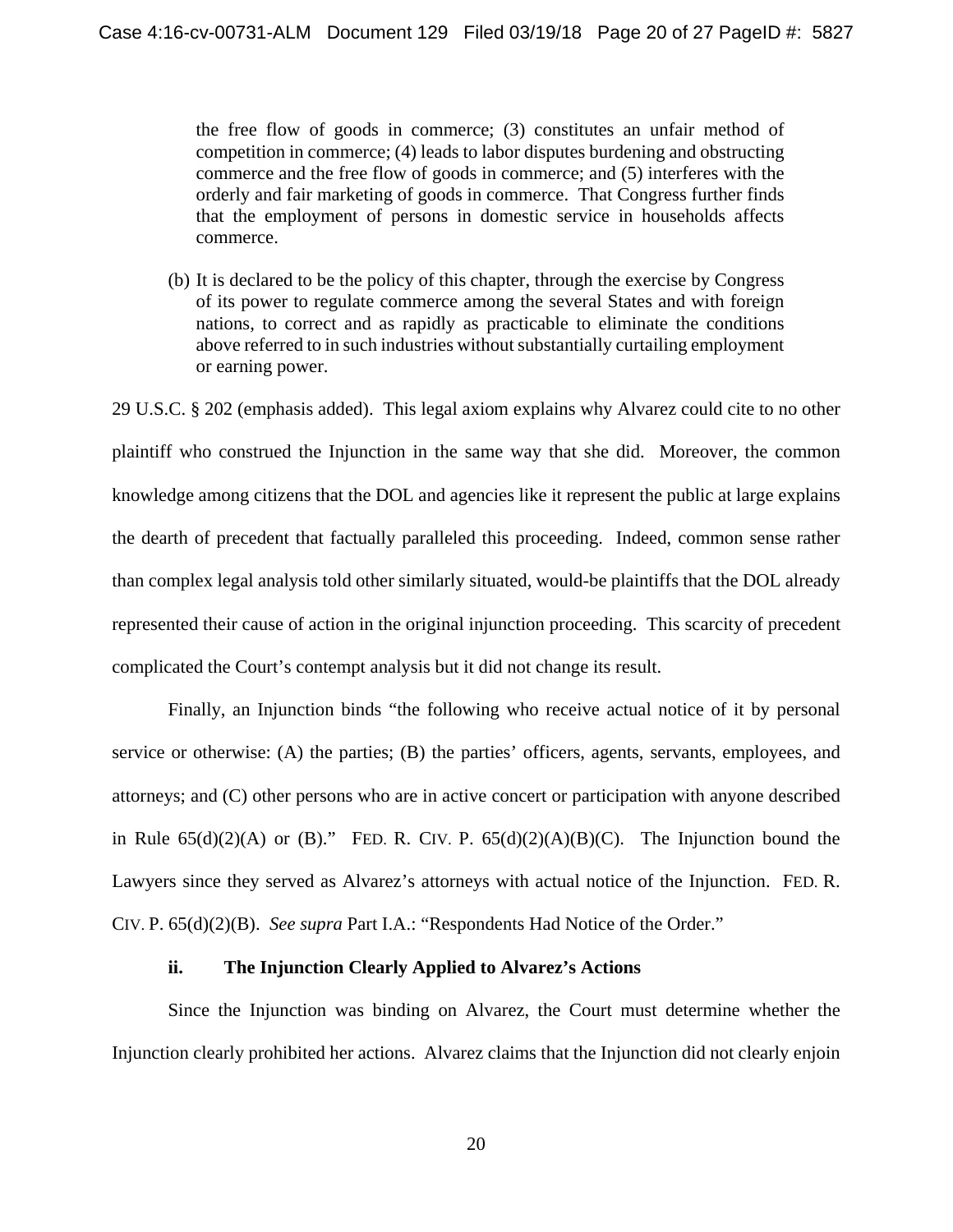the Final Rule's enforcement by non-parties. Chipotle avers that the Injunction "could not be clearer." (Dkt. #113 at p. 11).

"A party commits contempt when he violates a definite and specific order of the court requiring him to perform or refrain from performing a particular act or acts with knowledge of the court's order." *SEC v. First Fin. Grp. of Tex.*, 659 F.2d 660, 669 (5th Cir. 1981). Since there is little precedent on interpreting injunctions, the Court looks to bedrock canons of statutory interpretation when reading the Injunction. "Our precedents make clear that the starting point for our analysis is the statutory text. And where, as here, the words of the statute are unambiguous, the 'judicial inquiry is complete.'" *Desert Palace, Inc. v. Costa*, 539 U.S. 90, 98 (2003) (quoting *Conn. Nat. Bank v. Germain*, 503 U.S. 249, 254 (1992)).

The Court's Order explained that it had "authority to enjoin the Final Rule on a nationwide basis and decides that it is appropriate in this case." (Dkt. #60 at p. 19). The Court's Order further stated:

[T]he Department's Final Rule described at 81 Fed. Reg. 32,391 is hereby enjoined. Specifically, Defendants are enjoined from implementing and enforcing the following regulations as amended by 81 Fed. Reg. 32,391; 29 C.F.R. §§ 541.100, 541.200, 541.204, 541.300, 541.400, 541.600, 541.602, 541.604, 541.605, and 541.607 pending further order of this Court.

(Dkt. #60 at pp. 19–20). The Court's Order explained that it enjoined the Final Rule on a "nationwide basis." (Dkt. #60 at p. 19)*.* Given the plain language of the Court's Order, its direct recognition of the Final Rule, and the sheer dearth of parties so confused by the Court's Order,<sup>8</sup>

1

<sup>&</sup>lt;sup>8</sup> Respondents argue that the Injunction only enjoined the DOL's enforcement of the Final Rule rather than also enjoining the enforcement of the Final Rule itself. Respondents, however, could not name another party to construe the Injunction in the same way, either in their briefing or in the contempt hearing before the Court. Meanwhile, the Court's Order said "the Department's Final Rule described at 81 Fed. Reg. 32,391 is hereby enjoined." (Dkt. #60 at p. 19).

Initially, Respondents simply offered their own highly self-serving interpretation of the Court's Order when arguing that it did not enjoin the Final Rule's enforcement (Dkt. #107 at p. 6). Only in the late stages of this contempt proceeding, and after the contempt hearing itself, did Respondents offer affidavits from several professors, claiming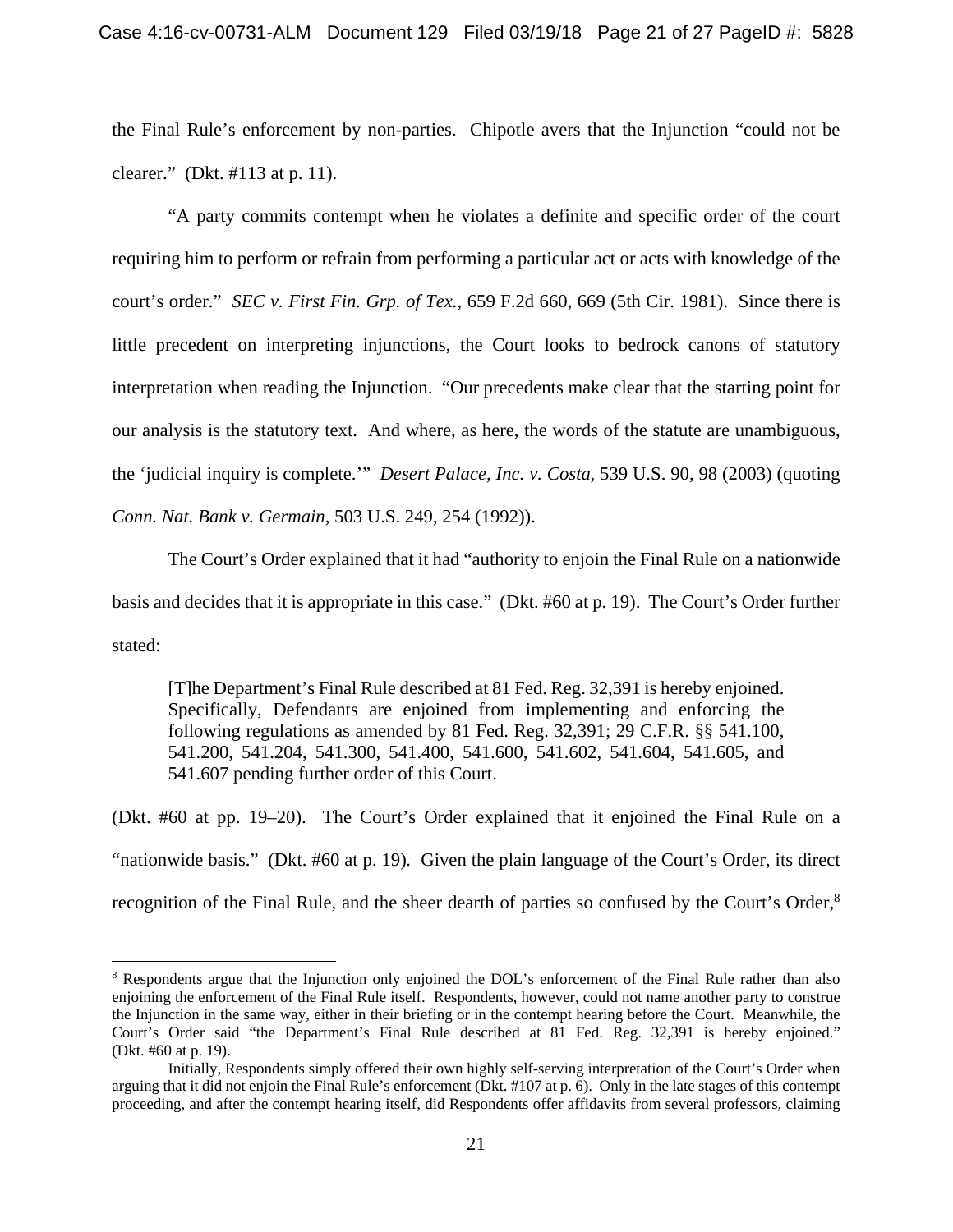the Court finds that the Injunction was wholly unambiguous. As such, the Court's Order clearly applied to Respondents. Thus, the Injunction prohibited Respondents from suing to enforce the Final Rule.

#### **C. Respondents Did Not Comply with the Court's Order**

Finally, the Court must determine whether Respondents did not comply with the Court's Order. Respondents argue that their lawsuit to enforce the Final Rule was not contemptable since it was based on a reasonable, good faith investigation of the Injunction. Chipotle counters that Respondent's good faith is irrelevant to the Court's contempt analysis.

"Good faith is not a defense to civil contempt; the question is whether the alleged contemnor complied with the court's order." *Chao*, 276 F.3d at 728; *see also In re Lothian Oil, Inc.*, 531 F. App'x 428, 445 n.15 (5th Cir. 2013); *City of Jackson*, 359 F.3d at 735 n.25; *Whitfield v. Pennington*, 832 F.2d 909, 913 (5th Cir. 1987); *Jim Walter Res., Inc. v. Int'l Union, United Mine Workers of Am.*, 609 F.2d 165, 168 (5th Cir. 1980).

Respondents submitted affidavits to show that they relied on the advice of several academics before suing to enforce the Final Rule (Dkt. #125, Exhibits A–D). These included Professors David C. Vladeck of Georgetown University Law Center (Dkt. #125, Exhibit A), Professor Alan B. Morrison of The George Washington University School of Law (Dkt. #125, Exhibit B), and Professor David Marcus of the University of Arizona Rogers College

 $\overline{a}$ 

that they told Respondents that the Court's Order only enjoined the DOL's enforcement of the Final Rule. *See* Section II.C. at pp. 14–15. The professors' affidavits, however, do not explain how they reached this conclusion. David C. Vladeck said his interpretation of the Injunction was "based on my legal expertise." (Dkt. #125, Exhibit A at p. 3). Alan B. Morrison said his interpretation of the Injunction was "[b]ased on my knowledge of civil procedure and administrative and constitutional law, and my professional judgment." (Dkt. #125, Exhibit B at p. 3). Finally, David Marcus said his interpretation of the Injunction was "based on my extensive familiarity with the governing legal authorities." (Dkt. #125, Exhibit C at p. 3).

Given their lack of supporting case law or even a clear explanation for so construing the Injunction, Respondents fail to show that the Court's Order did not enjoin the Final Rule's enforcement or even how it could be understood not to enjoin the Final Rule's enforcement. Thus, the Court reasonably concludes that the Injunction was unambiguous and Respondents should have known that it applied to them.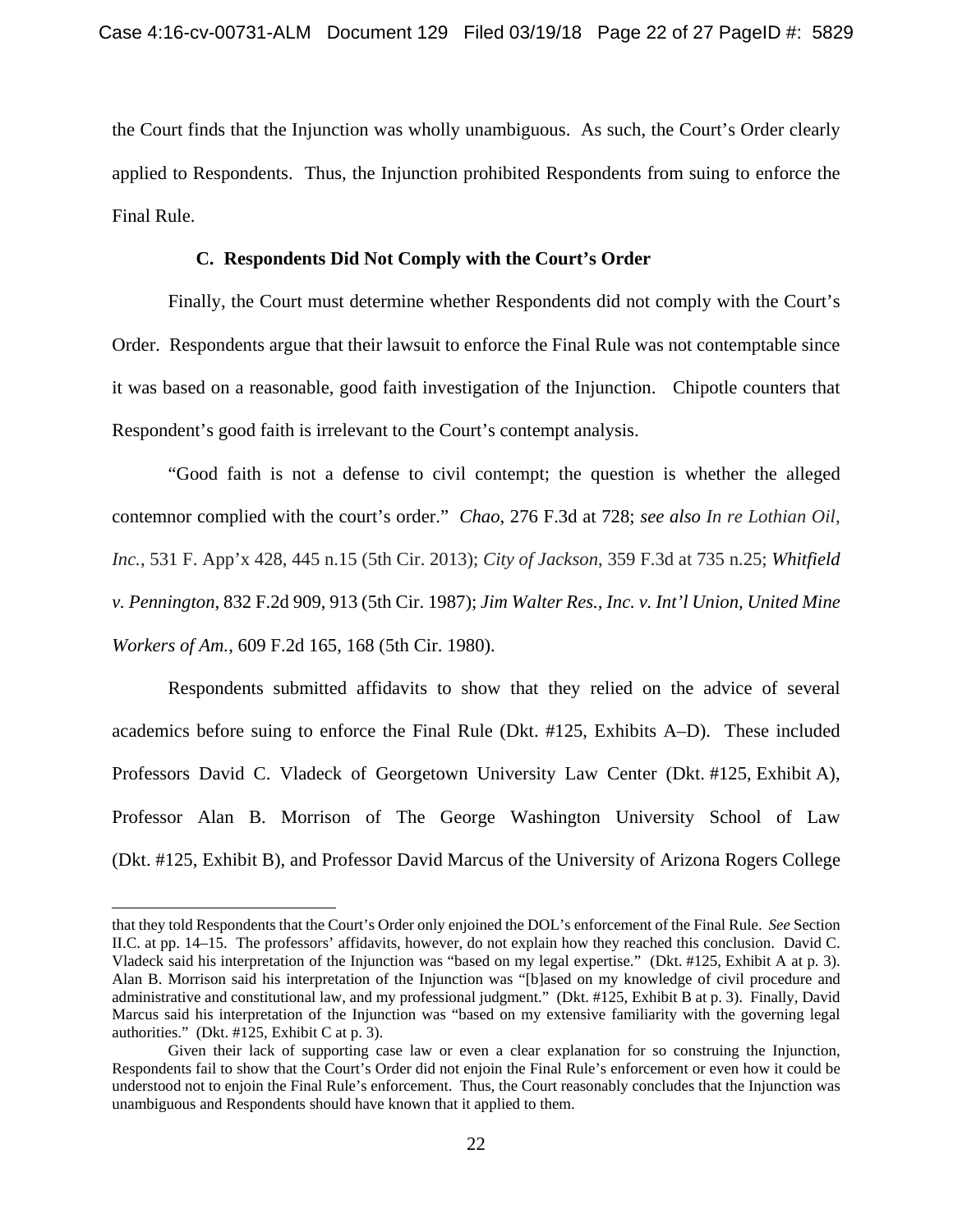of Law (Dkt. #125, Exhibit C) (collectively "the Professors"). In their respective affidavits, the Professors explained that they believed that the Court's Order did not prevent Respondents from suing to enforce the Final Rule (Dkt. #125, Exhibits A–C). Sellers also submitted an affidavit explaining that he consulted with the Professors before filing suit in New Jersey (Dkt. #125, Exhibit D at p. 3).

Good faith is irrelevant. *Chao*, 276 F.3d at 728. The Court's Order enjoined the Final Rule on a nationwide basis (Dkt. #60 at p. 19). Respondents sued Chipotle to recover overtime wages based on the Final Rule. As previously discussed, the Injunction clearly prohibited Respondents' actions as their lawsuit necessarily required enforcing the Final Rule. Since Respondents did not comply with the Court's Order, contempt is proper.

### **III. The Court Will Not Limit the Motion for Contempt to Senior Attorneys**

Since contempt is proper, the Court will address Respondents' third argument—the Court should not hold junior attorneys Nemeth, Stewart, and Savits in contempt. Respondents advance that these attorneys had no decision-making authority in bringing the New Jersey Action. To that end, Sellers submitted an affidavit to the Court, explaining that Nemeth, an associate at his law firm, had no decision-making authority over bringing Alvarez's claim (Dkt. #125, Exhibit D). Swartz also submitted an affidavit, claiming that Stewart, an associate at his law firm, had no decision-making authority over bringing Alvarez's claim (Dkt. #125, Exhibit E). Chipotle counters that this argument is untimely, claiming that "Respondents cannot now, at the final hour, raise new arguments attempting to alleviate Nemeth, Stewart, and Savits from responsibility for their actions." (Dkt. #123 at p. 7). Chipotle also argues that if the Court does not find these lawyers in contempt, it would allow their pursuit of the New Jersey action. Further, Chipotle argues that the facts of this case do not support the notion that these lawyers were just following orders.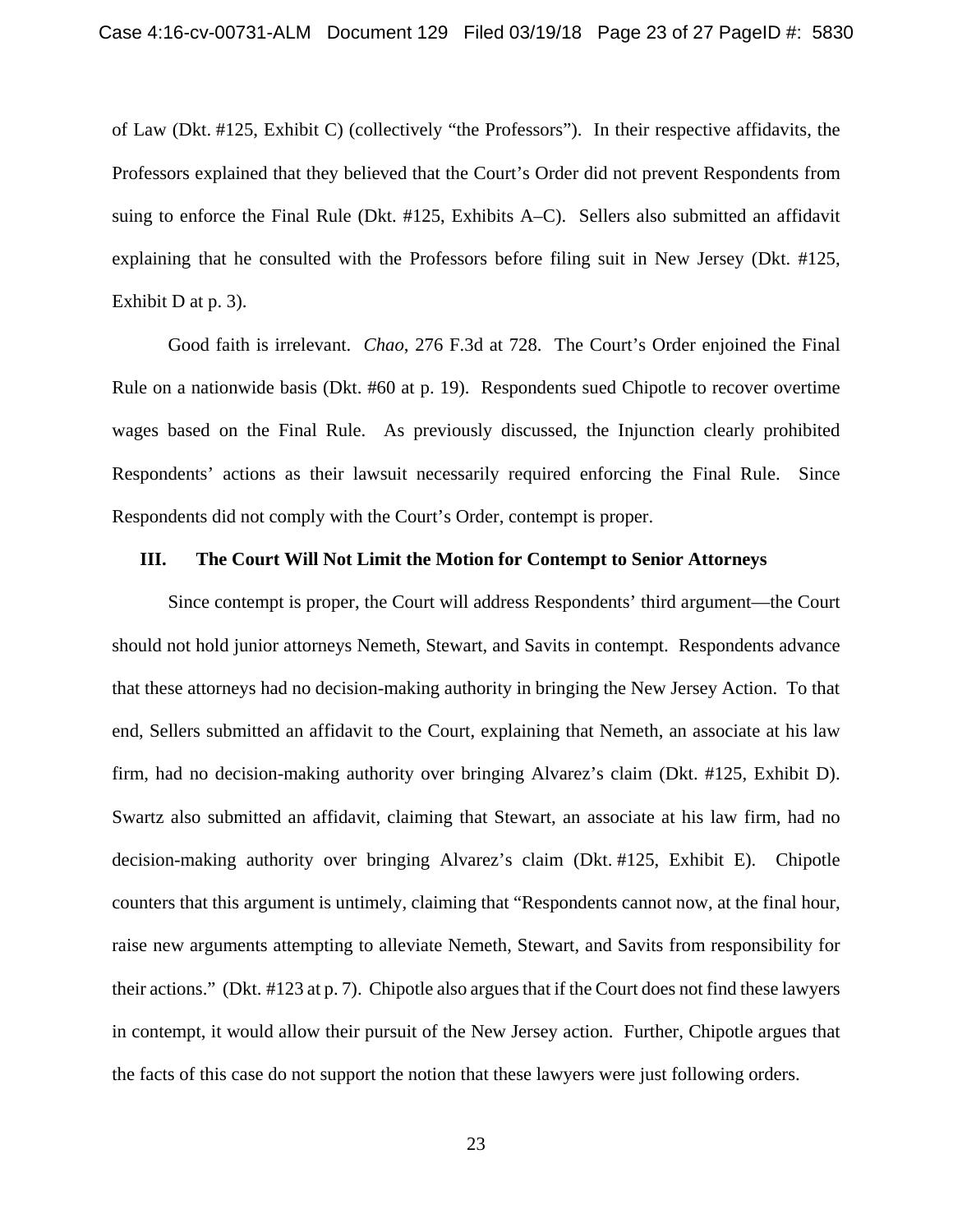All five of the Lawyers—Sellers, Swartz, Nemeth, Stewart, and Savits—appeared on the New Jersey Class Action Complaint as "Attorneys for Plaintiff and the Putative Class and Collective." (Dkt. #89, Exhibit 1 at p. 5). At that time, Savits had practiced law for thirty-five years. Savits signed the complaint. Nemeth had practiced law for eight years. Nemeth featured the New Jersey Class Action on her firm biography and listed herself as the sole point of contact for parties looking to join the action. Stewart had also practiced law for eight years. One of Respondents' law firm websites advised the public to contact her with "any questions, concerns, or information about Chipotle or the overtime issues" in the New Jersey Class Action (Dkt. #123, Exhibit 12 at p. 3). After three years of law school and eight to thirty-five years of practice, a lawyer should know that signing his or her name to a document has consequences. Given their experience, avidity, and ownership of this case, it is difficult to accept that these seasoned professionals simply followed orders. Thus, the Court will not limit Chipotle's Motion for Contempt to the Respondents' senior attorneys.

#### **IV. Chipotle's Relief**

A district court has broad discretion to remedy civil contempt. *In re Gen. Motors Corp.*, 61 F.3d 256, 259 (4th Cir. 1995). Civil contempt can compel compliance with a court's order and compensate an aggrieved party for losses or damages due to the contemnor's noncompliance. *Lance v. Plummer*, 353 F.2d 585, 592 (5th Cir. 1965). Compensation includes "'the cost of bringing the violation to the attention of the court' . . . and such damages may include an award of attorneys' fees" to the party doing so. *United States v. City of Jackson*, 318 F. Supp. 2d 395, 409 (S.D. Miss. 2002) (quoting *Cook v. Ochsner Found. Hosp.*, 559 F.2d 270, 272 (5th Cir. 1977)). These circumstances warrant both compliance and compensation.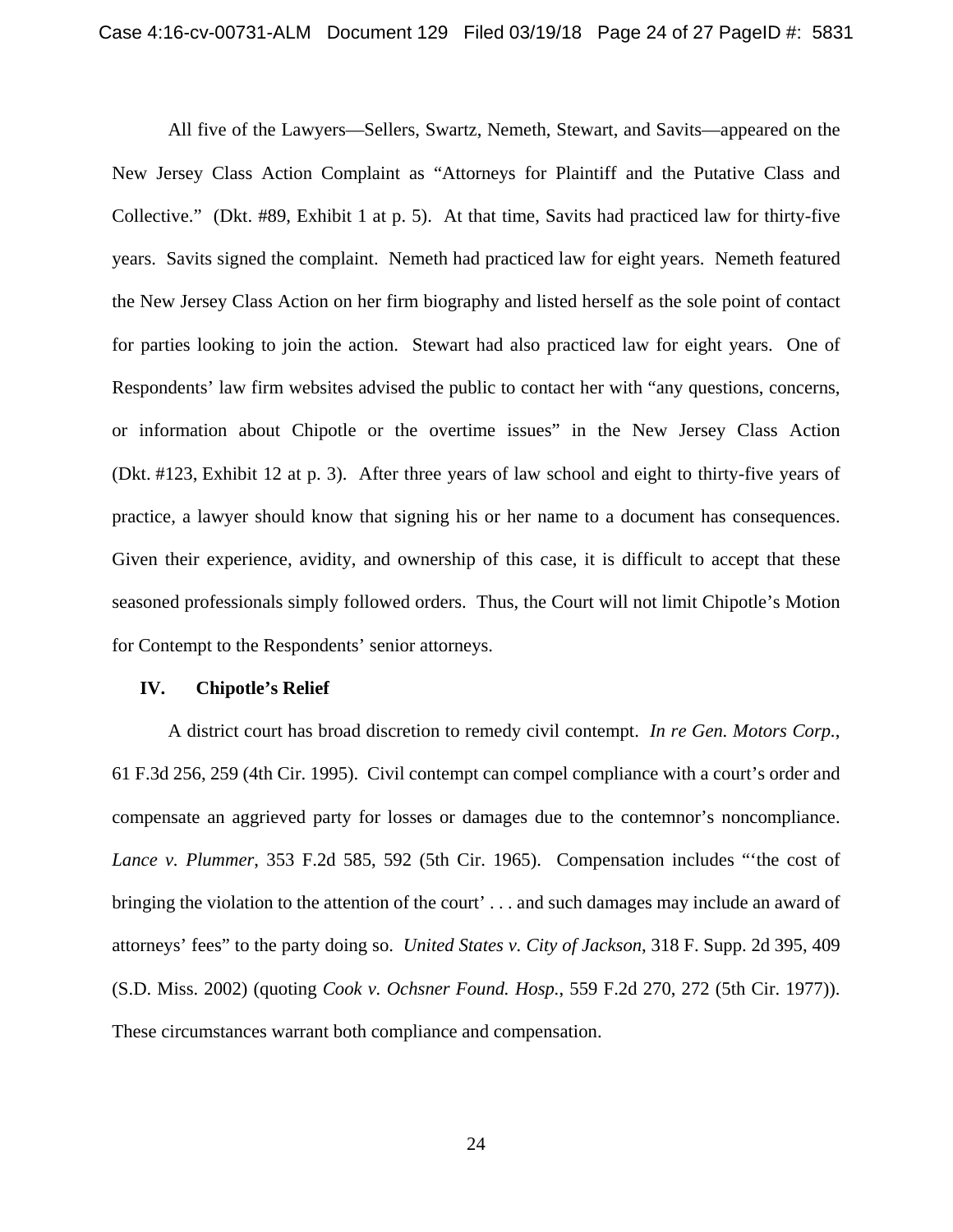The Court will exercise civil contempt to ensure compliance with the Court's Order. Respondents have amply showed that they are ready and willing to violate the Court's Order. In statements to the press, to a New Jersey District Court, to a Massachusetts District Court, and to this Court, Respondents have repeatedly and summarily dismissed the Injunction's bearing on them and on their clients. They have done so despite the Injunction's plain language, clear construction, and self-evident application to their causes of action. The Court's Order enjoined the enforcement of the Final Rule, Respondents were acutely aware of the Court's Order, and Respondents sued to recover wages based on the enforcement of the Final Rule in violation of the Court's Order. Such disobedience mandates coercive action to ensure compliance with the Court's Order. Thus, the Court orders Respondents to withdraw their allegations, both individual and representative, concerning the enforcement of the Final Rule against Chipotle within seven days of this order. Furthermore, the Court affirms that the Court's Order (1) applies to Alvarez and to all proposed plaintiffs similarly situated to her and (2) bars her from enforcing the Final Rule on behalf of herself and on behalf of all others similarly situated to her.

Compensation for Chipotle's fees and expenses in their pursuit of contempt is also appropriate. "Any attorney or other person admitted to conduct cases in any court of the United States or any Territory thereof who so multiplies the proceedings in any case unreasonably and vexatiously may be required by the court to satisfy personally the excess costs, expenses, and attorneys' fees reasonably incurred because of such conduct." 28 U.S.C. § 1927 (explaining Counsel's liability for excessive costs). Unreasonable and vexatious behavior requires "evidence of bad faith, improper motive, or reckless disregard of the duty owed to the court." *Edwards v. Gen. Motors Corp.*, 153 F.3d 242, 246 (5th Cir. 1998); *see also In re Osborne*, 375 B.R. 216, 224– 25 (M.D. La. 2007) (quotations omitted) ("Unreasonable and vexatious conduct is harassing or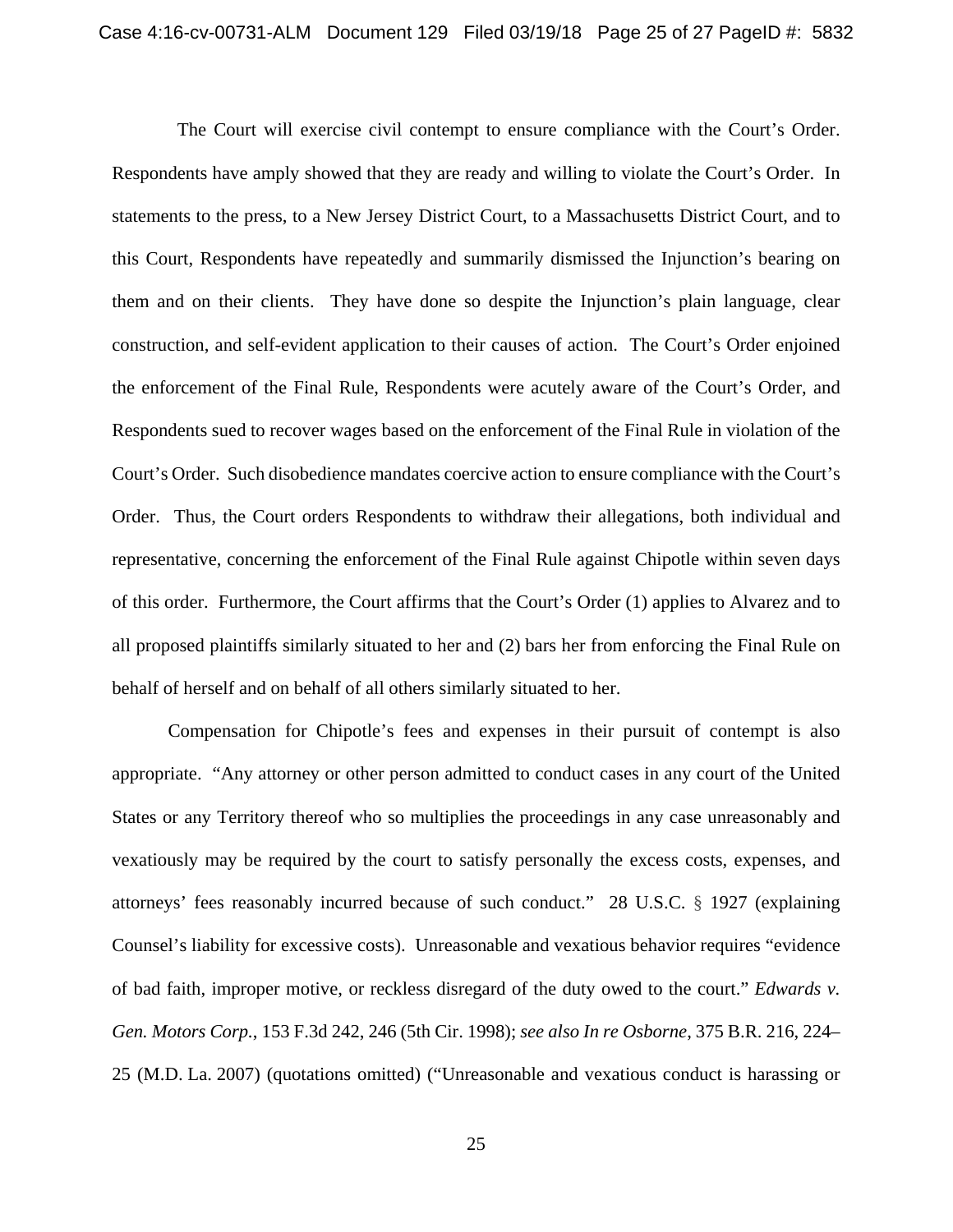annoying, or evinces the intentional or reckless pursuit of a claim, defense or position that is or should be known by the lawyer to be unwarranted in fact or law.").

 Respondents sued to enforce the Final Rule in direct violation of the Court's Order. In doing so, they recklessly disregarded a duty owed to the Court—the long-standing and elementary duty to obey its orders, including a nationwide injunction. In doing so, they pursued a claim that they should have known was unwarranted in fact or law. As mentioned earlier, Respondents uniquely claim that the Court's Order only enjoined the DOL's enforcement of the Final Rule but not the enforcement of the Final Rule itself. When asked to support this claim with precedent, they could not. Novel readings of law arise from linguistic ambiguities, circuit court splits, and divergent canons of interpretation. *Bond v. United States*, 134 S. Ct. 2077, 2089–94 (2014). Respondents could find no precedent to support their reading of the Court's Order because none exists. Thus, Chipotle is entitled to compensation for fees and expenses tied to this contempt proceeding.

#### **CONCLUSION**

It is hereby **ORDERED** that Chipotle's Motion for Contempt (Dkt. #89) is **GRANTED**. It is further **ORDERED** that Respondents withdraw their allegations, both individual and representative, concerning the Final Rule against Chipotle within seven days. It is also **ORDERED** that Respondents file a notice of compliance with the Court within eight days.

It is additionally **ORDERED** that Chipotle is entitled to compensation for fees and expenses tied to this contempt proceeding. To that end, it is finally **ORDERED** that Chipotle submit affidavits in support of all attorneys' fees related to this contempt proceeding within fourteen days of this Order.

26